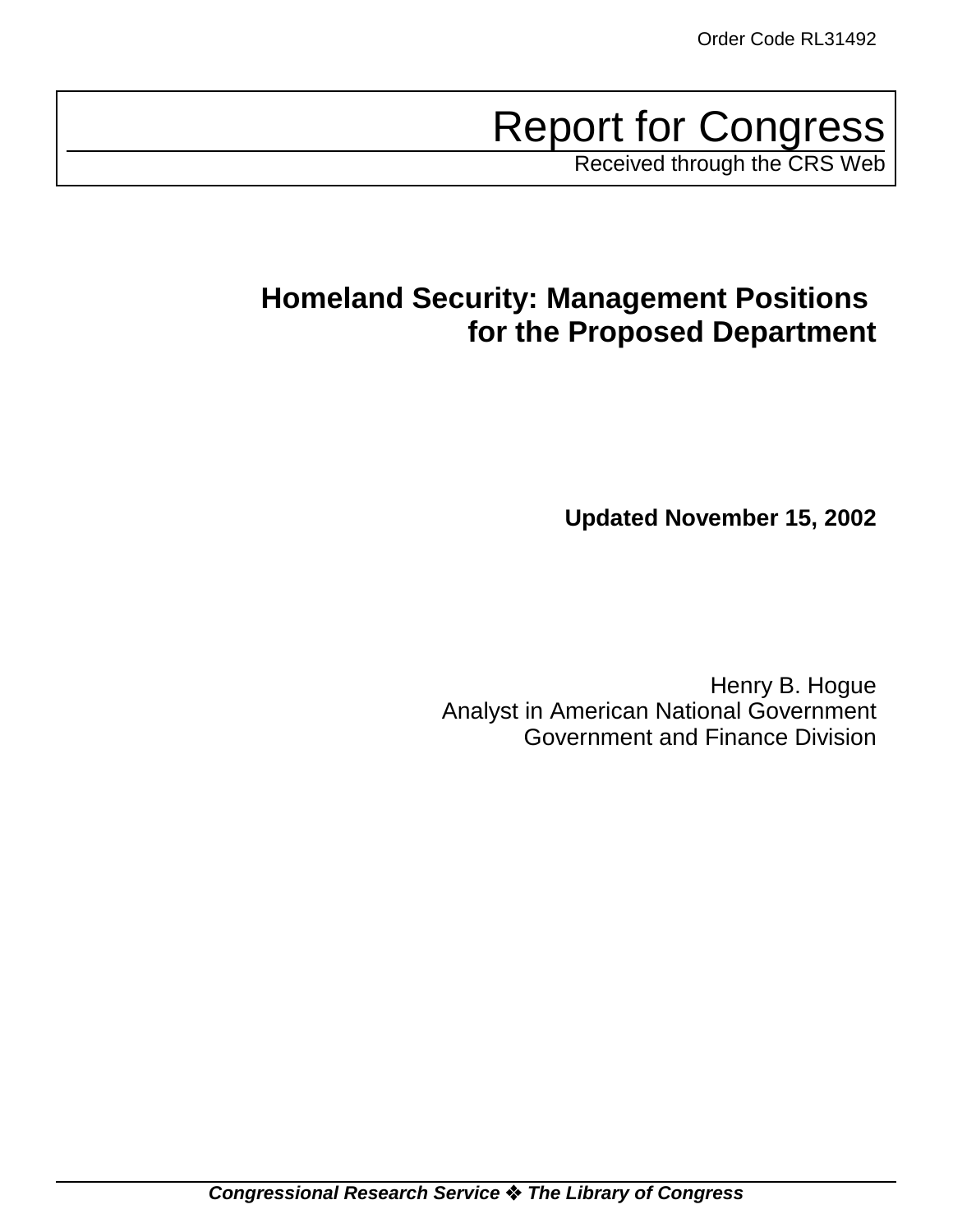# Homeland Security: Management Positions for the Proposed Department

#### **Summary**

The House has passed H.R. 5710, which would create an executive department to address the national need for homeland security. The Senate is considering an identical measure in the form of an amendment to H.R. 5005. The proposal would transfer organizational units, functions, and personnel from several departments and agencies and also create new organizational entities.

A hierarchy of positions would be established to manage the department and its activities. Some would be newly created, and some would be drawn from those transferring agencies. This report analyzes the proposals in light of the provisions for appointment of that managerial hierarchy. It identifies the positions that would be created or transferred, existing units that would be transferred, new units that would be created, and provisions affecting the transfer of existing positions and the temporary filling of new positions. Potential problems are identified and options for congressional consideration are discussed.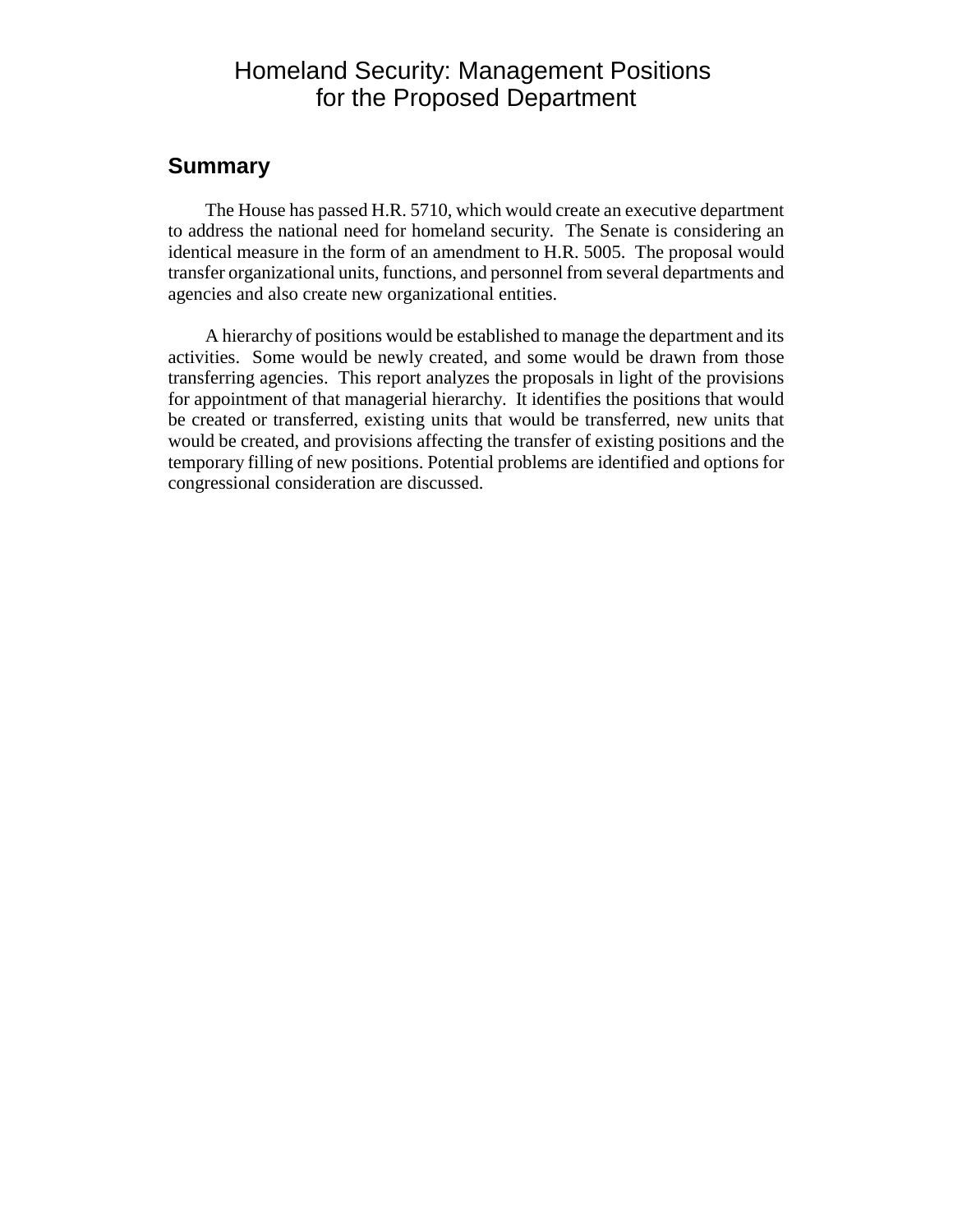# **Contents**

| Other Proposed Presidentially Appointed Positions Requiring     |  |
|-----------------------------------------------------------------|--|
|                                                                 |  |
|                                                                 |  |
|                                                                 |  |
|                                                                 |  |
|                                                                 |  |
|                                                                 |  |
| Other Proposed Presidentially Appointed Positions Not Requiring |  |
|                                                                 |  |
|                                                                 |  |
|                                                                 |  |
|                                                                 |  |
|                                                                 |  |
|                                                                 |  |
|                                                                 |  |
|                                                                 |  |
|                                                                 |  |
|                                                                 |  |
|                                                                 |  |
|                                                                 |  |
|                                                                 |  |
|                                                                 |  |
|                                                                 |  |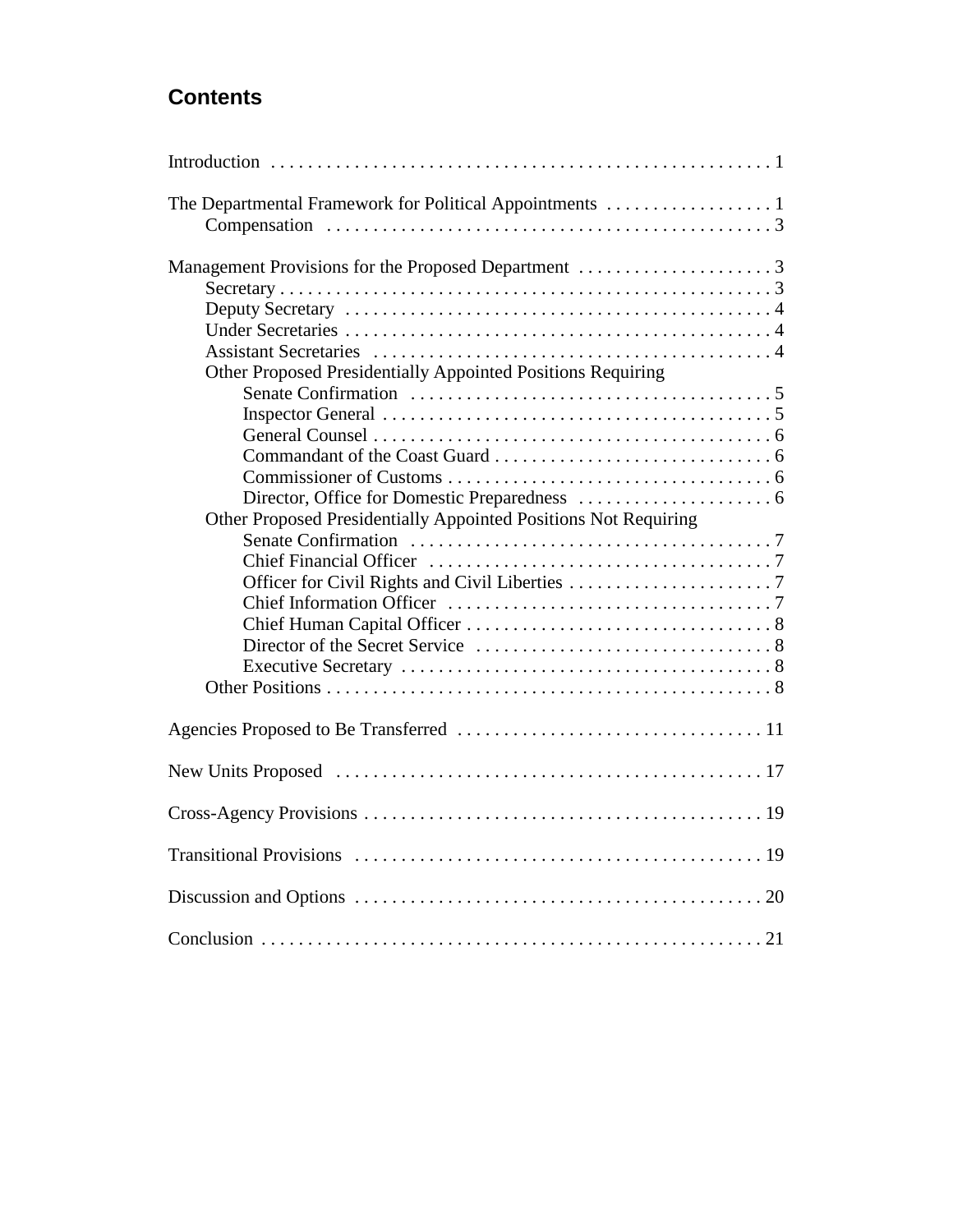# Homeland Security: Management Positions for the Proposed Department

### **Introduction**

The principal legislation for organizing to prevent and respond to domestic terrorism calls for the creation of a new department in the federal executive branch.<sup>1</sup> H.R. 5710, passed by the House of Representatives, would create a Department of Homeland Security. The Senate is considering an identical measure in the form of an amendment to H.R.  $5005.<sup>2</sup>$  The proposal calls for a new structure, rather than the reorganization of an existing administrative entity, and it includes statutory provisions for staffing the top echelons of management within the new organization. H.R. 5710 would transfer a number of existing organizational units and functions and would also create a number of new units.

The Constitution and existing statutes provide a discernable framework for departmental appointments and pay levels, which is described below. Following a discussion of this framework, this report identifies the provisions of the proposal that would create positions in the new department, and it provides an analysis of the provisions within this context. The report identifies units proposed for transfer, as well as those proposed to be created. The provisions affecting the transfer of existing positions and the temporary filling of new positions are discussed.

H.R. 5710 deviates in some ways from the existing appointments framework. These differences and problems that may result are identified throughout the report. At the end, options for congressional consideration are explored.

# **The Departmental Framework for Political Appointments**

The President and the Senate share the power to appoint the principal officers of the United States, an arrangement established by the Constitution:

<sup>&</sup>lt;sup>1</sup>For overview of the departmental proposals, see "Department of Homeland Security," by Harold C. Relyea, in the *CRS Electronic Briefing Book on Terrorism*, available at [http://www.congress.gov/brbk/html/ebter220.html]; and CRS Issue Brief IB93026, *Executive Branch Reorganization and Management Initiatives*, by Harold C. Relyea.

<sup>&</sup>lt;sup>2</sup>H.R. 5710, "To establish the Department of Homeland Security, and for other purposes," was introduced November12, 2002, by Rep. Richard K. Armey with 9 cosponsors. It was passed by the House on November 13, 2002. All discussions of the provisions of the proposal refer to H.R. 5710, as passed.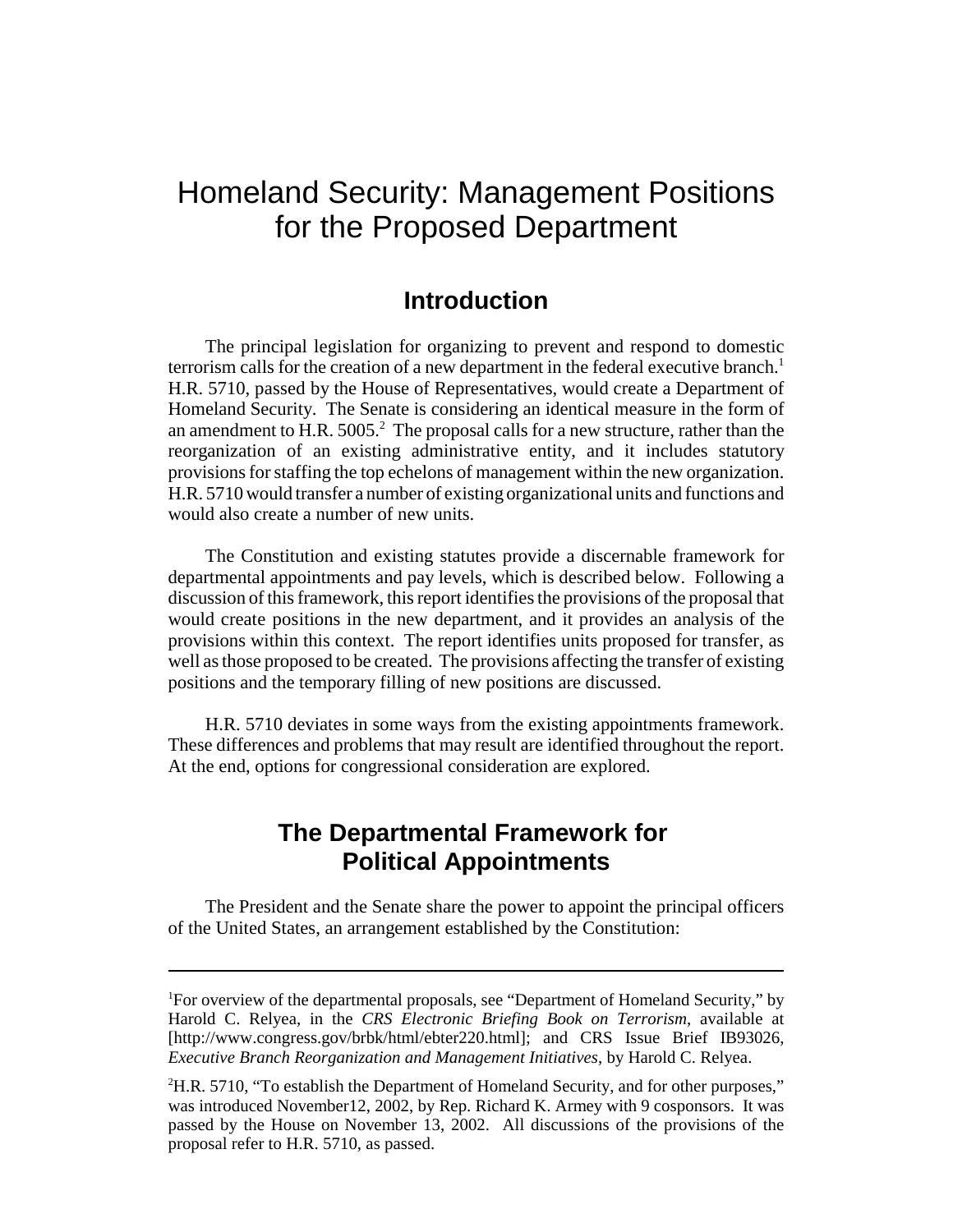... he shall nominate, and by and with the Advice and Consent of the Senate, shall appoint Ambassadors, other public Ministers and Consuls, Judges of the supreme Court, and all other Officers of the United States, whose Appointments are not herein otherwise provided for, and which shall be established by Law ... (Article II, sec. 2, cl. 2)

The provision also empowers Congress to allow for the appointment of "inferior Officers" by the President alone, the courts, or department heads. The distinction between principal and lower offices has been statutorily defined with the creation of each new office, and Congress has the ability to further refine this definition when shaping legislation.

The principal officers in a department are established in the organic legislation or reorganization plan.<sup>3</sup> Currently more than 1,200 presidentially appointed civilian executive or legislative branch positions require Senate confirmation (PAS positions).<sup>4</sup> More than 330 of these are in the 14 existing executive departments. Within the departments, the first four levels — secretary, deputy secretary, under secretary, and assistant secretary — are nearly always PAS positions. Some staff officers, including the chief financial officer and the general counsel, are also routinely subject to confirmation. The persons filling those positions are generally considered to be the top policy decision makers in the federal government, having the responsibility to implement statutes.

Some executive branch positions are staffed through presidential appointments not requiring confirmation (PA positions). Those positions are rare in operational agencies; they are generally found in the White House Office and filled by persons who directly staff and advise the President. There are rare instances in which a position is placed at an executive level but is exempted by statute from a confirmation requirement.

In addition to PAS and PA positions, two types of non-presidential appointments are used to staff most other policy-making positions in the departments. The ranks of program managers are most commonly filled by career and noncareer members of the Senior Executive Service (SES). The number of noncareer SES is statutorily limited to 10% throughout the government and 25% of total SES within any given department or agency.<sup>5</sup>

Schedule C positions are used to fill lower-level positions that are excepted from the competitive service because of their confidential or policy-determining

<sup>&</sup>lt;sup>3</sup>For information on the appointment status of presidential appointments requiring Senate confirmation (PAS positions) within the executive departments currently, see CRS Report RL31346, *Presidential Appointments to Full-Time Positions in Executive Departments During the 107th Congress, 2001-2002*, by Henry B. Hogue.

<sup>4</sup> U.S. Congress, Senate, Committee on Governmental Affairs, *Policy and Supporting Positions*, 106<sup>th</sup> Cong., 2<sup>nd</sup> sess., Committee Print, S. Prt. 106-54, Nov. 8, 2000 (Washington: GPO, 2000). Hereafter referred to as Plum Book 2000.

<sup>5</sup> 5 U.S.C. 3134.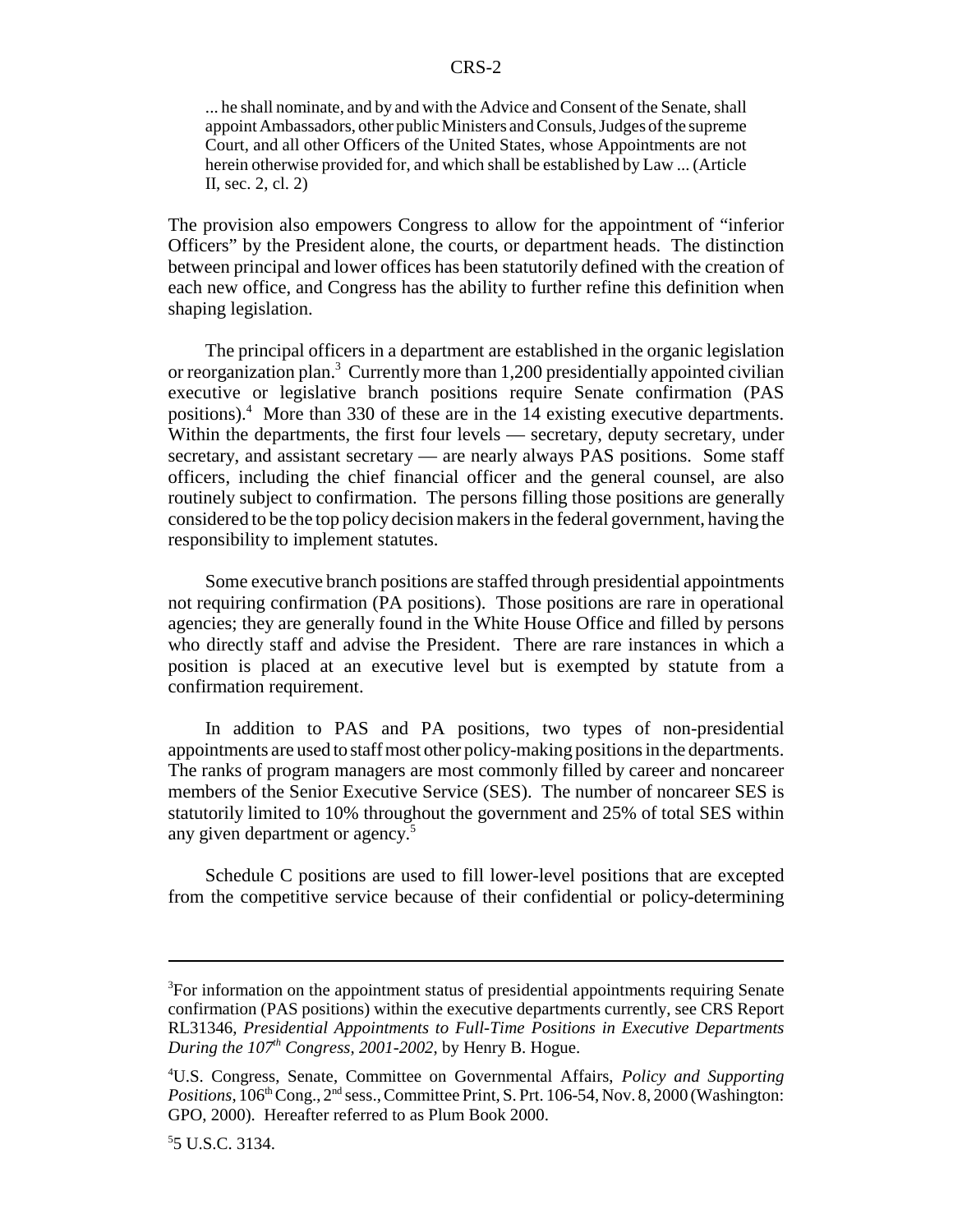character. Most Schedule C positions are paid at rates on the General Schedule<sup>6</sup> but are excepted from civil service requirements. For example, the personal secretary or executive assistant to a departmental secretary would serve in a Schedule C position. The Office of Personnel Management is responsible for approving these positions.

#### **Compensation**

Senior-level appointees are generally compensated according to the Executive Schedule, which has five pay levels. The correspondence between rank and level is fairly consistent across the existing departments. Level I is often referred to as Cabinet rank, and is generally accorded to departmental secretaries. Level II, usually that of deputy secretaries, is the rate corresponding to the salary for Members of Congress and for U.S. District Judges. Pay rates range from \$121,600 to \$166,700.7 Almost without exception, statutory positions on the Executive Schedule are positions requiring confirmation.

The current compensation package for the recently created position of Under Secretary of Transportation Security, head of the Transportation Security Administration (TSA), is a noteworthy exception to these compensation arrangements. This under secretary, a PAS position with a five-year term, is compensated at Executive Level II. In addition, in a departure from usual practice, the position carries with it statutory provision for an annual bonus not to exceed 30% of the annual rate of pay.<sup>8</sup> If that bonus were applied, the aggregate pay for the under secretary would be \$195,000 in 2002.<sup>9</sup> H.R. 5710 contains no similar provision.

# **Management Provisions for the Proposed Department**

#### **Secretary**

H.R. 5710 would establish the position of Secretary as the head of the new department. The Secretary would be a PAS position, compensated at Level I of the Executive Schedule.<sup>10</sup> The bill provides that the Secretary would have direction, authority, and control over the department. All functions of all officers, employees, and organizational units of the department would be vested in the Secretary. Specific functional authorities are detailed, including delegation of authority, coordination with non-federal entities, and promulgation of regulations. The bill would provide

<sup>7</sup>Executive Schedule positions are listed at 5 U.S.C. 5312-5316.

8 P.L. 107-71, Sec. 101(c)(1) and (2); Nov. 19, 2001; 115 Stat. 602.

<sup>9</sup>The salary for the Vice President, the Speaker of the House of Representatives, and the Chief Justice of the United States is projected to be \$198,600, effective January 2003.

 $^{10}$ H.R. 5710, Sec. 102(a) and Sec. 1702.

<sup>&</sup>lt;sup>6</sup>The General Schedule is the pay and classification system for the majority of the rank and file white collar staff of the federal government. Pay rates are found through the Office of Personnel Management Website at [http://www.opm.gov/oca/payrates/index.htm].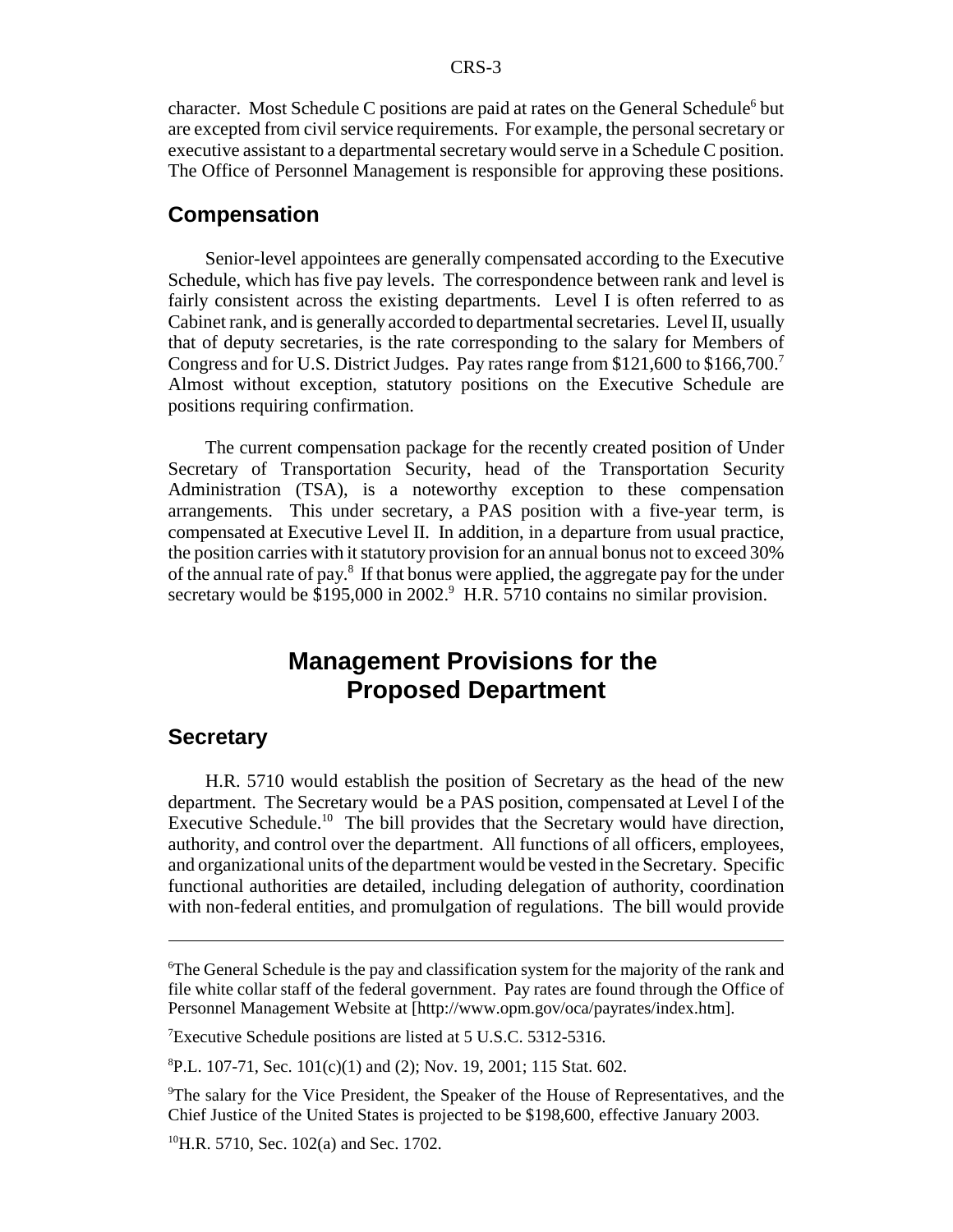that the Secretary may, at the direction of the President, be part of National Security Council meetings.

#### **Deputy Secretary**

The proposal would establish the position of deputy secretary as a PAS position, compensated at Level II of the Executive Schedule.11 The deputy secretary would be the first in line of succession to act on behalf of the Secretary.

#### **Under Secretaries**

H.R. 5710 would establish five under secretary positions. The under secretaries are as follows: for Information Analysis and Infrastructure Protection, for Science and Technology; for Border and Transportation Security, for Emergency Preparedness and Response; and for Management.<sup>12</sup> All the under secretary positions would be PAS positions compensated at Level III of the Executive Schedule.<sup>13</sup> The bill would also create the position of Director of the Bureau of Citizenship and Immigration Services, which would be compensated at the same level as the under secretaries.<sup>14</sup>

#### **Assistant Secretaries**

H.R. 5710 proposes two separate categories of assistant secretaries. The bill would create up to 12 PAS positions with no specified functions.<sup>15</sup> In addition, two assistant secretary positions with specific responsibilities in the Directorate for Information Analysis and Infrastructure Protection, and not subject to Senate confirmation, would be created: Assistant Secretary for Information Analysis and Assistant Secretary for Infrastructure Protection.<sup>16</sup> An additional position, Assistant Secretary of the Bureau of Border Security, would also be created, but the appointment authority is not clear.<sup>17</sup> It is also unclear whether this position is intended to be one of the 12 above. All assistant secretaries would be compensated at Level IV of the Executive Schedule.18

 The creation of two or three presidentially appointed assistant secretary positions not subject to Senate confirmation would be a marked departure from past

 $11$ H..R. 5710, Sec. 103(a)(1) and Sec. 1702.

<sup>&</sup>lt;sup>12</sup>H.R. 5710, Secs. 103(a)(2), (3), (4), (5), and (7). Titles II, III, IV, V, and VII of the bill set out the authorities and responsibilities associate with these positions.

<sup>&</sup>lt;sup>13</sup>H.R. 5710, Sec. 1702.

 $^{14}$ H.R. 5710, Secs. 103(a)(6) and 1702.

 $^{15}$ H.R. 5710, Sec. 103(a)(8). Generally, where assistant secretary functions are not specified in statute, the President specifies functions with each nomination to such a position.

 $^{16}$ H.R. 5710, Sec. 201(b).

 $^{17}$ H.R. 5710, Sec. 442(a)(2).

 $^{18}$ H.R. 5710, Sec. 1702.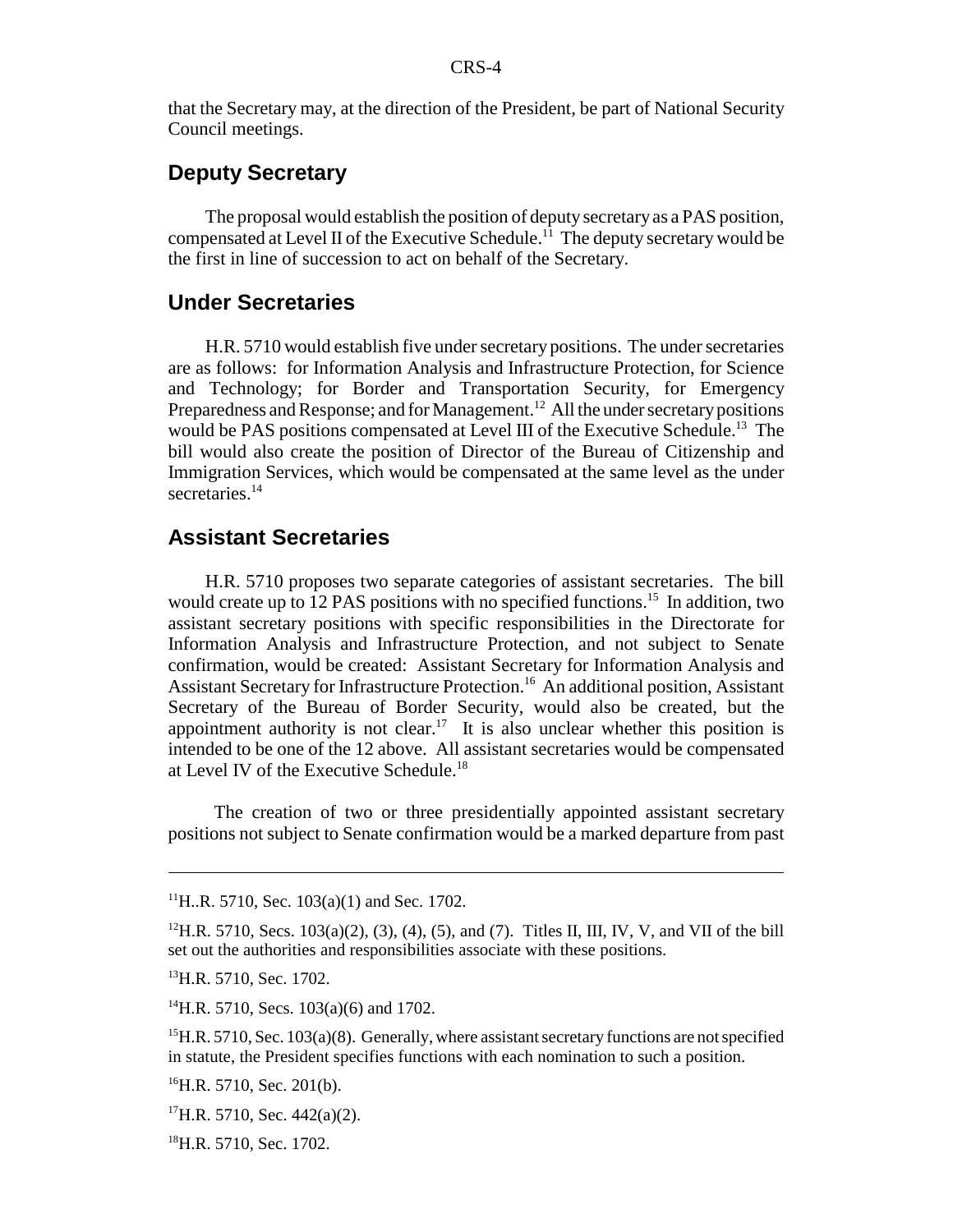practices in the other departments. PA positions<sup>19</sup> are almost all in the White House Office. It is rare for positions in the executive departments to be designated as PA positions; nearly all principal officers in these organizations are statutorily designated as PAS positions. At the current time, as far as it can be determined, there is only one PA position in the executive departments.20 PA positions are generally made for personnel who will be working in close proximity to the President and are privy to the confidential policy discussions conducted by leaders of agencies in the Executive Office of the President. Appointees to PA positions do not come under the same scrutiny as nominees to PAS positions. By and large, presidential appointees to PA positions act as advisers, while those nominated to PAS positions are primarily policy decision makers who administer programs. The latter group are responsible for implementing statutes.

The designation of some assistant secretary positions, but not others, as PAS positions might also challenge the present constitutional framework for political appointments. As noted above, the Constitution provides that "Officers of the United States" require confirmation, whereas "inferior Officers" may be appointed by the President, and others, without Senate approval. In both proposals, some assistant secretaries would be placed in the former category, and others in the latter category. The proposals implicitly alter the distinction between principal and lower offices, dividing one title into two categories.

This creation of assistant secretary positions of different stature also might cause confusion or disharmony in the new agency. The likely effect of the provisions in H.R. 5710 would be to create, in a department, a mix of officers sharing the same title and pay rate, but having significantly different appointment standing.

#### **Other Proposed Presidentially Appointed Positions Requiring Senate Confirmation**

The positions identified in this section would be established as PAS positions by the proposal.

**Inspector General.** H.R. 5710 provides for the creation of an inspector general (IG) position, appointed as provided in Sec. 3(a) of the Inspector General Act

<sup>&</sup>lt;sup>19</sup>As of September 2001, the Office of Personnel Management reported 86 full-time and 111 part-time presidential appointees not requiring Senate confirmation, [http://opm.gov/feddata], with link to "Data from the CPDF." Visited July 2, 2002.

 $2042$  U.S.C. 284(a) provides that "The Director of the National Cancer Institute shall be appointed by the President." The other health institute directors are appointed by the Secretary of Health and Human Services. All the directors report to the Secretary.

The Plum Book for 2000 erroneously lists four other departmental positions as being presidential appointments not requiring confirmation. The Assistant Secretary of Defense for Force Management Policy, the Deputy Secretary of Education, the Deputy Secretary of Labor, and the Department of Transportation Administrator, Research and Special Programs Administration, all are statutory positions requiring Senate confirmation.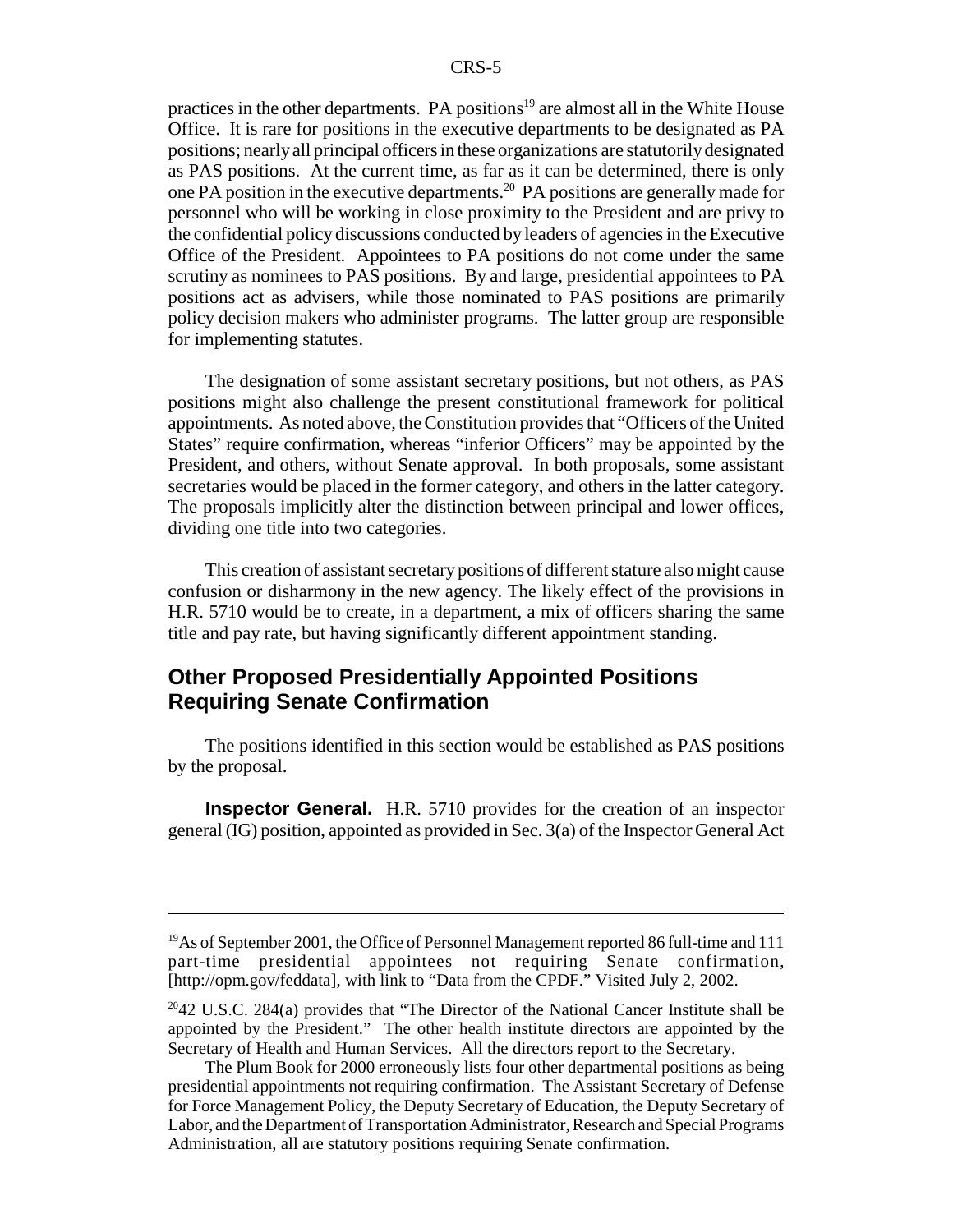of 1978.21 The referenced section of the Inspector General Act provides for the appointment by and with the advice and consent of the Senate. The bill would place the IG at Level IV of the Executive Schedule,<sup>22</sup> on a par with other departmental IGs.23 The proposal includes provisions that would give the Secretary greater authority, direction, and control over the IG, under certain circumstances, than is provided for in the IG statute. These provisions also include steps to be taken to notify Congress under such circumstances.<sup>24</sup> The bill also specifies new law enforcement powers for IGs.<sup>25</sup>

**General Counsel.** H.R. 5710 would create, as a PAS position, a general counsel as chief legal officer of the department, to be paid at Level IV of the Executive Schedule.<sup>26</sup> This is consistent with the practice in each of the 14 existing departments, which have statutory departmental legal counsels, usually referred to as a general counsel. Those positions are also paid at Level IV of the Executive Schedule<sup>27</sup> and all require confirmation as part of the appointment process.

**Commandant of the Coast Guard.** H.R. 5710 would establish the position of Commandant of the Coast Guard to "assist the Secretary in the performance of the Secretary's functions, ... appointed as provided in section 44 of title 14, United States Code, and who [would] report directly to the Secretary." In addition, the duties of the commandant would "include those required by section 2 of title 14, United States Code."28

**Commissioner of Customs.** The bill would establish the position of Commissioner of Customs as a PAS position at the head of the Customs service in the new department. The position would be compensated at Level III of the Executive Schedule. The bill explicitly provides that the office holder immediately prior to the proposed law's effective date may continue until the appointment of a new commissioner.29

**Director, Office for Domestic Preparedness.** An Office for Domestic Preparedness would be created by H.R. 5710, and the office would be headed by a presidentially appointed, Senate-confirmed director.<sup>30</sup> The compensation for the position is not specified in the bill.

 $^{26}$ H.R. 5710, Secs. 103(a)(9) and 1702.

 $275$  U.S.C. 5315.

<sup>28</sup>H.R. 5710, Sec. 103(c). An additional subsection providing that the commandant report directly to the Secretary may be found at Sec. 888(g).

 $^{29}$ H.R. 5710, Sec. 411(b).

<sup>30</sup>H.R. 5710, Sec. 430.

 $^{21}$ H.R. 5710, Sec. 103(b).

<sup>22</sup>H.R. 5710, Sec. 1702.

 $235$  U.S.C. 5315.

 $^{24}$ H.R. 5710, Sec. 811.

 $^{25}$ H.R. 5710, Sec. 812.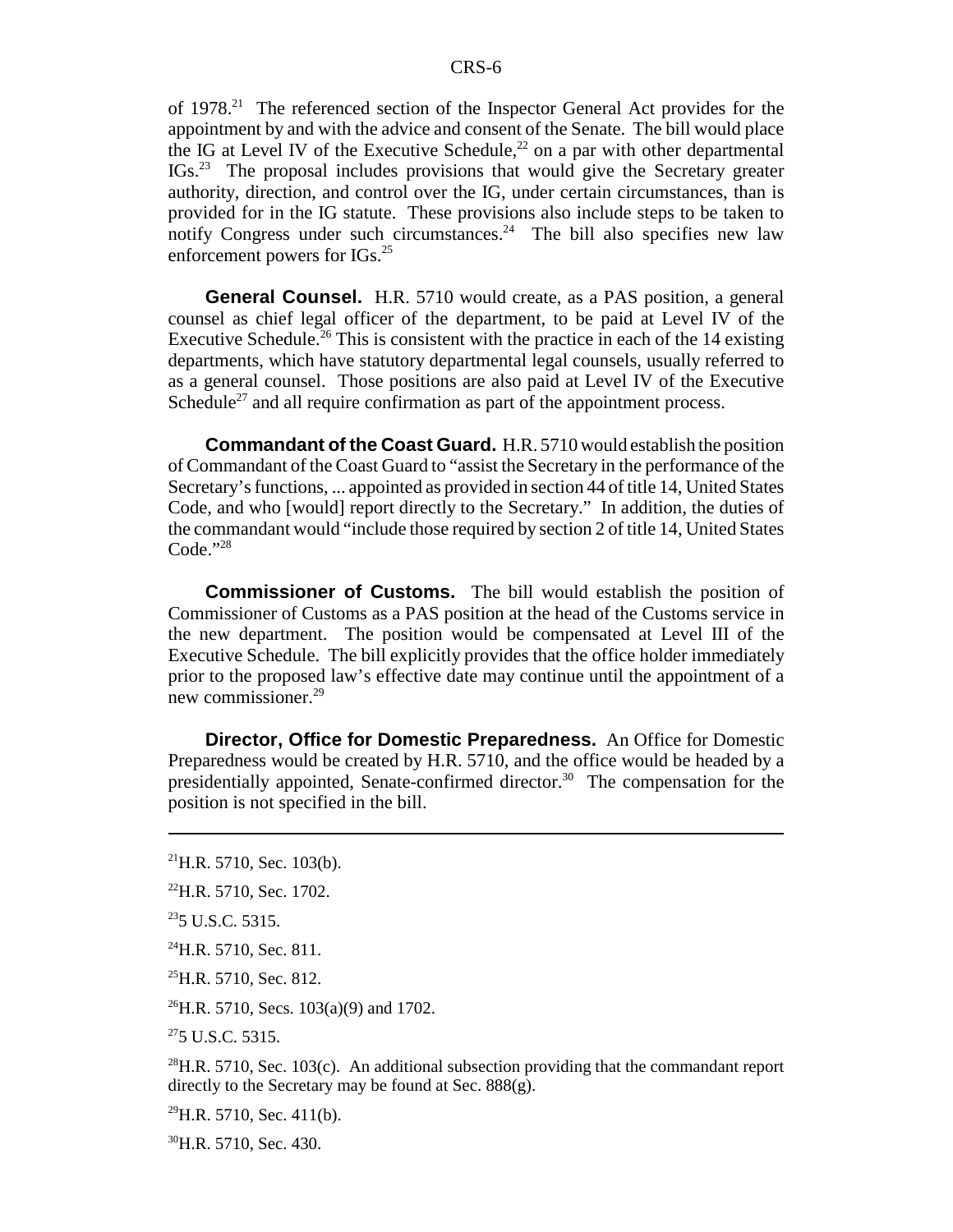#### **Other Proposed Presidentially Appointed Positions Not Requiring Senate Confirmation**

The positions identified in this section would be appointed by the President but would not require Senate confirmation. As noted elsewhere, it is unusual to have this type of position in an executive department; most leadership positions are either PAS positions or secretarial appointments.

In addition to the positions identified here, two assistant secretary positions, as discussed above, would be presidentially appointed without Senate confirmation.

**Chief Financial Officer.** Under the provisions of the Chief Financial Officers Act of  $1990$ ,<sup>31</sup> there are established, in each of the executive departments, chief financial officers (CFOs). The chief financial officer may be appointed by the President, with the advice and consent of the Senate, or may be designated by the President from among agency officials who have been confirmed by the Senate for another position.<sup>32</sup> In a departure from this provision of law, H.R. 5710 would establish the position of chief financial officer as a PA position in the new department.<sup>33</sup> The CFO would be appointed by the President and compensated at Level IV, as are the current departmental CFOs but would not require Senate confirmation. Current law provides that the CFO reports directly to the head of the agency, in this case the Secretary. Notwithstanding this provision of law, the bill provides that the CFO would report to the Secretary, or to "another official of the Department, as the Secretary may direct."<sup>34</sup>

**Officer for Civil Rights and Civil Liberties.** An Officer for Civil Rights and Civil Liberties would be created, as a PA position, by the proposal.<sup>35</sup> This officer would be compensated at Level IV of the Executive Schedule.<sup>36</sup>

**Chief Information Officer.** Chapter 35 of Title 44 of the U.S. Code sets out the requirements for the coordination of federal information policy. Under 44 U.S.C. 3506, each agency head is directed to designate a chief information officer. The CIOs are to be paid at Level IV of the Executive Schedule and to report directly to the agency head (secretary).<sup>37</sup> H.R. 5710 would create the CIO as a PA position, to be compensated at Level IV of the Executive Schedule.<sup>38</sup> The CIO would be required

<sup>34</sup>H.R. 5710, Sec. 702.

<sup>31</sup>P.L. 101-576, Nov. 15, 1990, Sec. 205.

 $3231$  U.S.C.  $901(a)(1)$ .

 $33$ H.R. 5710, Sec. 103(d)(4).

 $35$ H.R. Sec. 103(d)(5). Responsibilities of the officer are described in Sec. 705.

<sup>36</sup>H.R. 5710, Sec. 1702

<sup>37</sup>P.L. 104-106; Feb. 10, 1996; 110 Stat. 684-686.

<sup>38</sup>H.R. 5710, Secs. 103(d)(2) and 1702.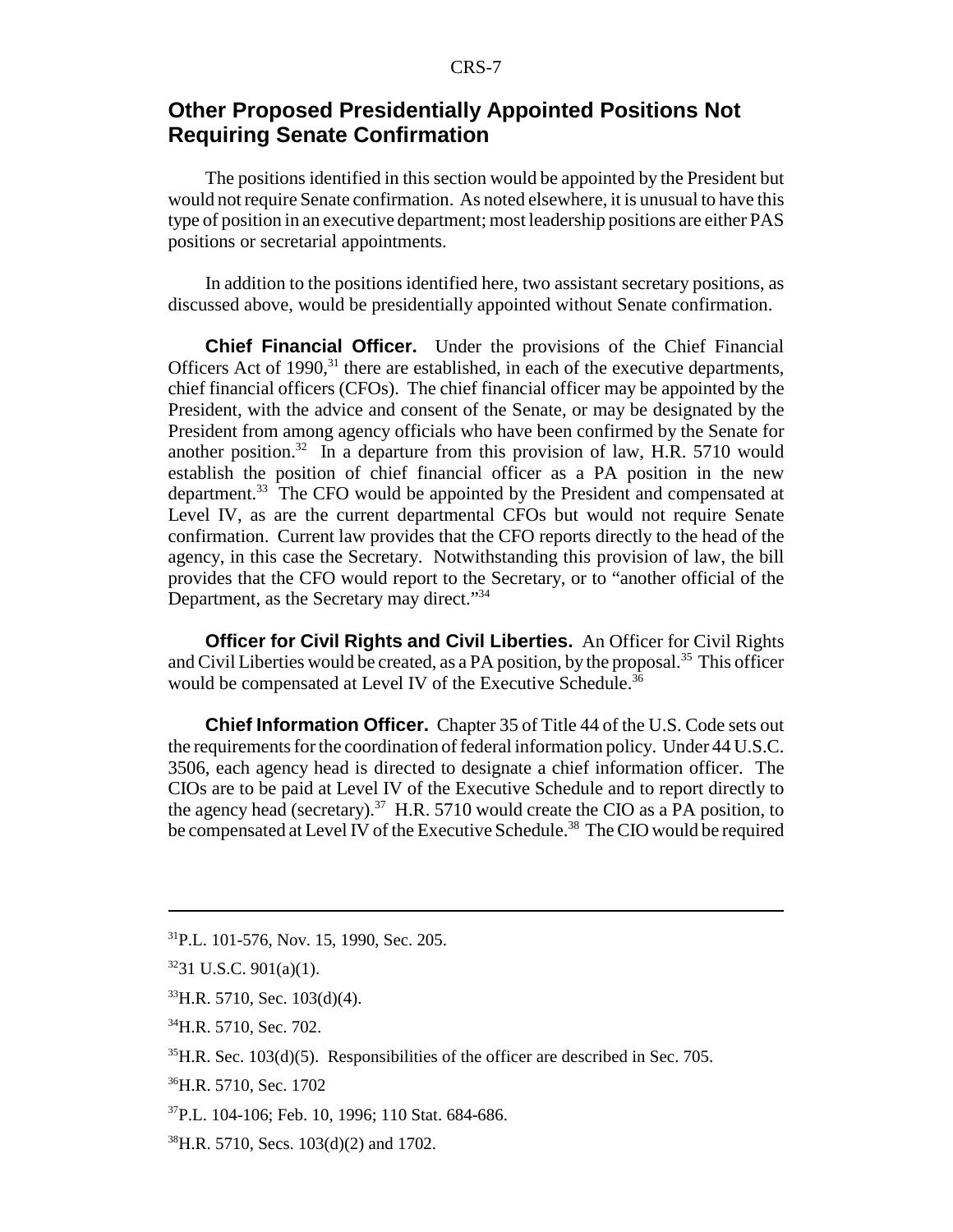to report to the Secretary or to "another official of the Department as the Secretary may direct."<sup>39</sup>

The provisions creating this new office are unusual among provisions that establish high-level positions generally. As noted above in the discussion of assistant secretary positions, the creation of a PA position in a department is very unusual. This is as true for CIOs as other officers. In addition, changing the status of appointment for one CIO could affect the CIO Council.<sup>40</sup>

**Chief Human Capital Officer.** H.R. 5710 would create a Chief Human Capital Officer as a PA position in the new department.<sup>41</sup> Compensation for this position is not specified. The proposal would also create similar positions in other federal departments and agencies. (See "Cross-Agency Positions," below.)

**Director of the Secret Service.** The bill would establish the Director of the Secret Service as a PA position in the new department.<sup>42</sup> At present, the Director of the Secret Service is appointed by the Secretary of the Treasury. The six most recent directors have been career members of the Senior Executive Service chosen from onboard staff.<sup>43</sup> Compensation for the position is not specified.

**Executive Secretary.** A Homeland Security Council would be created by H.R. 5710, and the council staff would be led by an executive secretary appointed by the President without Senate confirmation.<sup>44</sup> The bill would require this officer to be a civilian. The pay for this position would be set by the President "at a rate not to exceed the rate of pay payable to the Executive Secretary of the National Security Council."

#### **Other Positions**

H.R. 5710 would create additional positions not identified in one of the above categories. These positions are include in Table 1 below, which identifies all positions created by the bill. The last entry in the table identifies one position that would be created in the Department of Justice. All other entries refer to positions in the new department.

<sup>&</sup>lt;sup>39</sup>H.R. 5710, Sec. 703.

<sup>40</sup>The Chief Information Officer Council was established under Executive Order 13011, "Federal Information Technology," July 16, 1996. S. 803, as passed the Senate June 27, 2002, would establish a statutory authority for the Chief Information Officer Council.

 $41$ H.R. 5710, Sec. 103(d)(3). Responsibilities of the Chief Human Capital Officer are described in Sec. 704.

 $^{42}$ H.R. 5710, Sec. 103(d)(1)

<sup>&</sup>lt;sup>43</sup>Information received from U.S. Secret Service, Office of Government Liaison and Public Affairs, via telephone conversation, July 3, 2002.

<sup>44</sup>H.R. 5710, Sec. 905.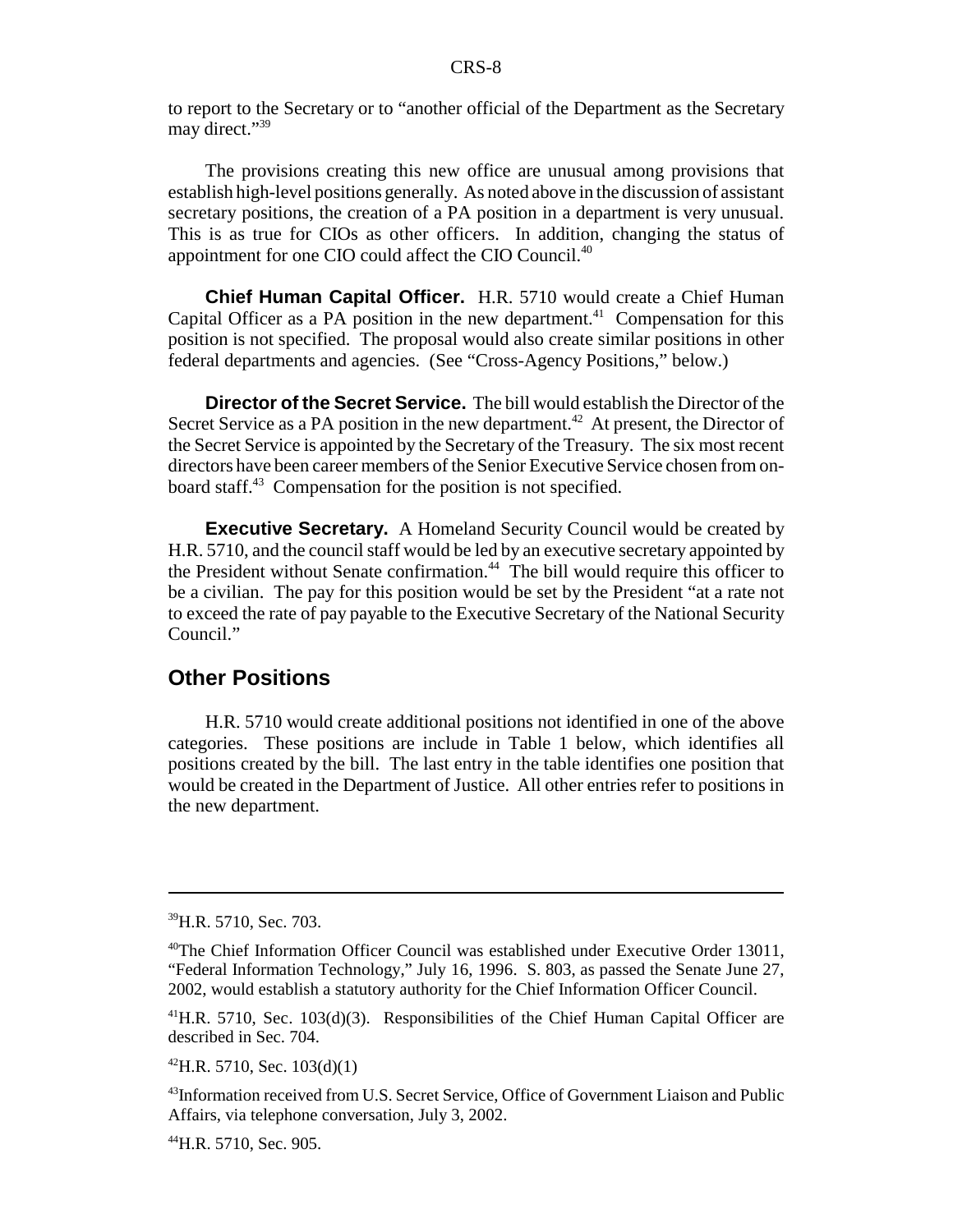| <b>Section</b>       | <b>Position</b>                                                              | <b>Appointment</b><br><b>Authority</b>                             | Compensation <sup>a</sup> |
|----------------------|------------------------------------------------------------------------------|--------------------------------------------------------------------|---------------------------|
| 102(a)               | Secretary                                                                    | PAS position                                                       | Level I                   |
| 102(f)               | Special Assistant to the<br>Secretary                                        | Secretary<br>Appointment                                           | not specified<br>(n.s.)   |
| 103(a)(1)            | <b>Deputy Secretary</b>                                                      | PAS position                                                       | Level II                  |
| 103(a)(2)            | Under Secretary for Information<br>Analysis and Infrastructure<br>Protection | PAS position                                                       | Level III                 |
| 103(a)(3)            | Under Secretary for Science and<br>Technology                                | PAS position                                                       | Level III                 |
| 103(a)(4)            | Under Secretary for Border and<br><b>Transportation Security</b>             | PAS position                                                       | Level III                 |
| 103(a)(5)            | <b>Under Secretary for Emergency</b><br>Preparedness and Response            | PAS position                                                       | Level III                 |
| 103(a)(7)            | <b>Under Secretary for</b><br>Management                                     | PAS position                                                       | Level III                 |
| 103(a)(6)            | Director of the Bureau of<br>Citizenship and Immigration<br><b>Services</b>  | PAS position                                                       | Level III                 |
| 103(a)(8)            | Up to 12 Assistant Secretaries                                               | PAS positions                                                      | Level IV                  |
| 103(a)(9)            | <b>General Counsel</b>                                                       | PAS position                                                       | Level IV                  |
| 103(b)               | <b>Inspector General</b>                                                     | PAS position                                                       | Level IV                  |
| 103(c)               | <b>Commandant</b> , United States<br><b>Coast Guard</b>                      | PAS position with grade of admiral<br>while serving (14 U.S.C. 44) |                           |
| 103(e)(1)            | Director, United States Secret<br>Service                                    | PA position                                                        | n.s.                      |
| 103(e)(2)<br>and 703 | <b>Chief Information Officer</b>                                             | PA position                                                        | Level IV                  |
| 103(e)(3)<br>and 704 | Chief Human Capital Officer                                                  | PA position                                                        | n.s.                      |
| 103(e)(4)<br>and 702 | <b>Chief Financial Officer</b>                                               | PA position                                                        | Level IV                  |
| 103(e)(5)<br>and 705 | Officer for Civil Rights and<br>Liberties                                    | PA position                                                        | Level IV                  |
| 201(b)(1)            | <b>Assistant Secretary for</b><br><b>Information Analysis</b>                | PA position                                                        | Level IV                  |

# **Table 1. Positions That Would Be Created by H.R. 5710**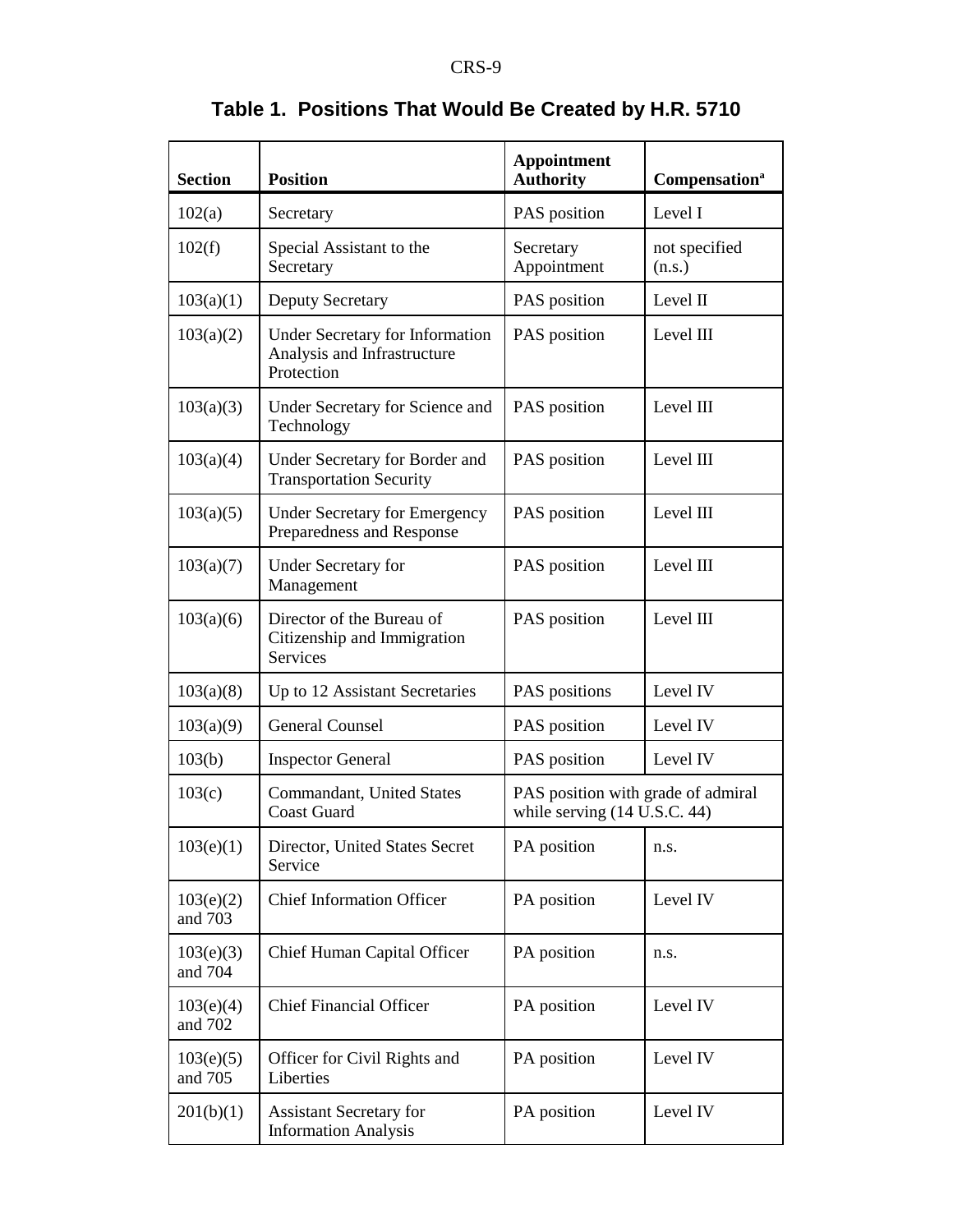| n<br>L<br>ט\י |  |  |  |
|---------------|--|--|--|
|---------------|--|--|--|

| <b>Section</b> | <b>Position</b>                                                                                  | <b>Appointment</b><br><b>Authority</b>              | Compensation <sup>a</sup>                                                                               |
|----------------|--------------------------------------------------------------------------------------------------|-----------------------------------------------------|---------------------------------------------------------------------------------------------------------|
| 201(b)(2)      | <b>Assistant Secretary for</b><br><b>Infrastructure Protection</b>                               | PA position                                         | Level IV                                                                                                |
| 222            | Privacy Officer                                                                                  | Secretary<br>Appointment                            | n.s.                                                                                                    |
| 307(b)(2)      | Director, Homeland Security<br><b>Advanced Research Projects</b><br>Agency                       | Secretary<br>Appointment                            | n.s.                                                                                                    |
| 411            | <b>Commissioner of Customs</b>                                                                   | <b>PAS Position</b>                                 | Level III                                                                                               |
| 430            | Director, Office for Domestic<br>Preparedness                                                    | <b>PAS Position</b>                                 | n.s.                                                                                                    |
| 442(a)(2)      | Assistant Secretary of the<br><b>Bureau of Border Security</b>                                   | n.s. - May be one<br>of the 12 asst.<br>secs. above | Level IV                                                                                                |
| 442(b)         | Chief of Policy and Strategy,<br><b>Bureau of Border Security</b>                                | n.s.                                                | n.s.                                                                                                    |
| 442(c)         | Legal Advisor to the Assistant<br>Secretary of the Bureau of<br><b>Border Security</b>           | n.s.                                                | n.s.                                                                                                    |
| 451(a)(2)      | Director, Bureau of Citizenship<br>and Immigration Services                                      | n.s.                                                | Same level as the<br>Assistant<br>Secretary of the<br><b>Bureau of Border</b><br>Security (Level<br>IV) |
| 451(c)         | Chief of Policy and Strategy for<br>the Bureau of Citizenship and<br><b>Immigration Services</b> | n.s.                                                | n.s.                                                                                                    |
| 451(d)         | Legal Advisor to the Director of<br>the Bureau of Citizenship and<br><b>Immigration Services</b> | n.s.                                                | n.s.                                                                                                    |
| 451(e)         | Budget Officer for the Bureau of<br>Citizenship and Immigration<br>Services                      | n.s.                                                | n.s.                                                                                                    |
| 451(f)         | Chief of Office of Citizenship                                                                   | n.s.                                                | n.s.                                                                                                    |
| 452            | Citizenship and Immigration<br>Services Ombudsman                                                | n.s.                                                | n.s.                                                                                                    |
| 475            | Director of Shared Services                                                                      | n.s.                                                | n.s.                                                                                                    |
| 878            | Counternarcotics<br>Officer <sup>b</sup>                                                         | Secretary<br>Appointment                            | n.s.                                                                                                    |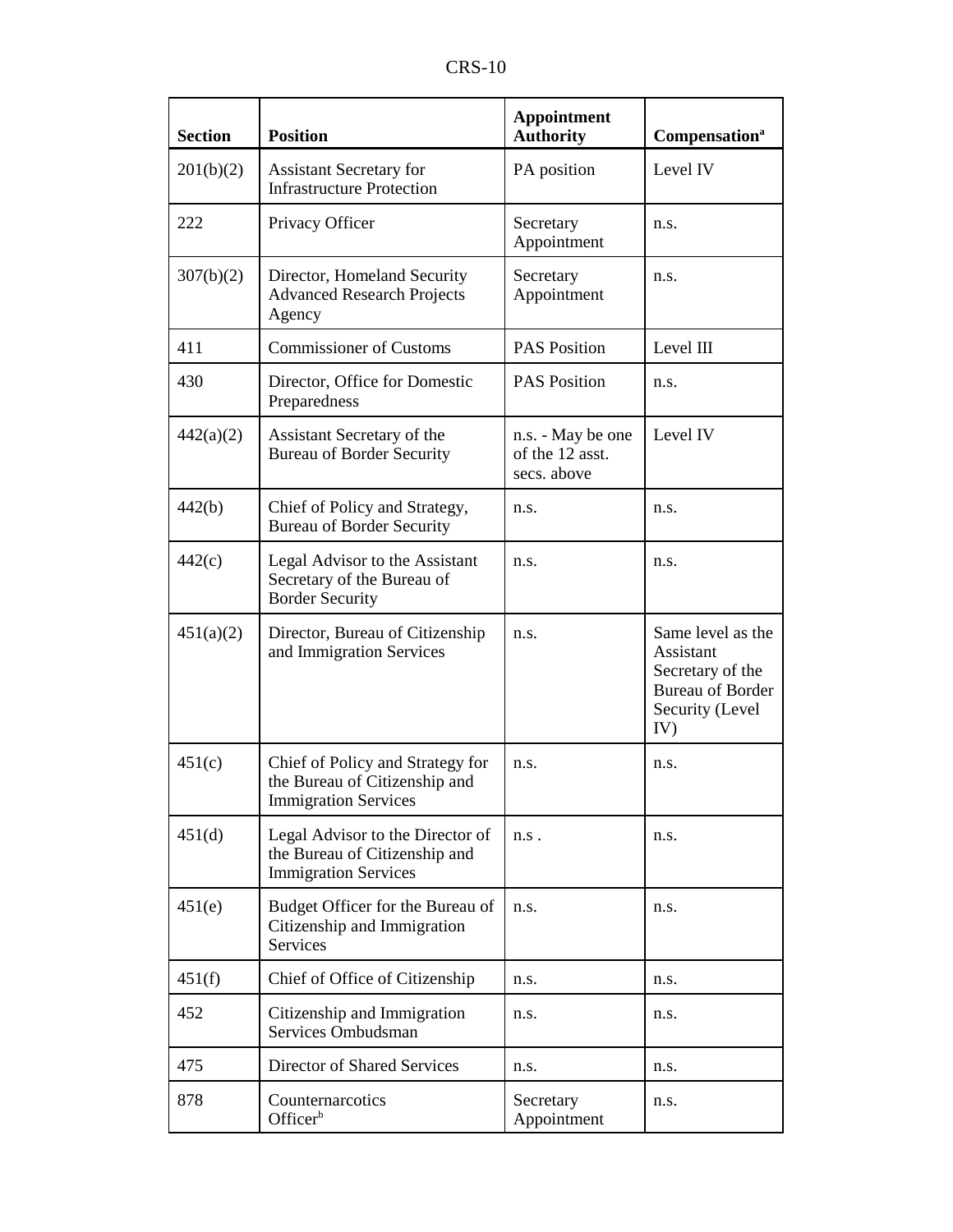| n<br>۹ |  |
|--------|--|
|--------|--|

| <b>Section</b> | <b>Position</b>                                                                               | Appointment<br><b>Authority</b>        | Compensation <sup>a</sup>                                                                                                                                                                    |
|----------------|-----------------------------------------------------------------------------------------------|----------------------------------------|----------------------------------------------------------------------------------------------------------------------------------------------------------------------------------------------|
| 879            | Director, Office of International<br><b>Affairs</b>                                           | Secretary<br>Appointment               | n.s.                                                                                                                                                                                         |
| 882(a)(2)      | Director, Office for National<br>Capital Region Coordination                                  | Secretary<br>Appointment               | n.s.                                                                                                                                                                                         |
| 905            | <b>Executive Secretary, Homeland</b><br><b>Security Council</b>                               | PA position<br>(must be civilian)      | "The President is<br>authorized to fix<br>the pay  at a<br>rate not to<br>exceed the rate<br>of pay payable to<br>the Executive<br>Secretary of the<br><b>National Security</b><br>Council." |
| 1111           | Director, Bureau of Alcohol,<br>Tobacco, Firearms and<br>Explosives, Department of<br>Justice | <b>Attorney General</b><br>Appointment | Level III                                                                                                                                                                                    |

n.s. - not specified

<sup>a</sup> Compensation, where provided for, is stipulated either in the section creating the position or in Sec. 1702. Level refers to the level of the Executive Schedule.

<sup>b</sup> It is unclear whether this is a distinct position.

# **Agencies Proposed to Be Transferred**

Under the provisions of H.R. 5710, a number of entities, including authorities, functions, personnel, assets, and, as determined to be necessary, obligations or liabilities are proposed to be transferred into the new department or an existing department. The proposed transfers are shown in Table 2.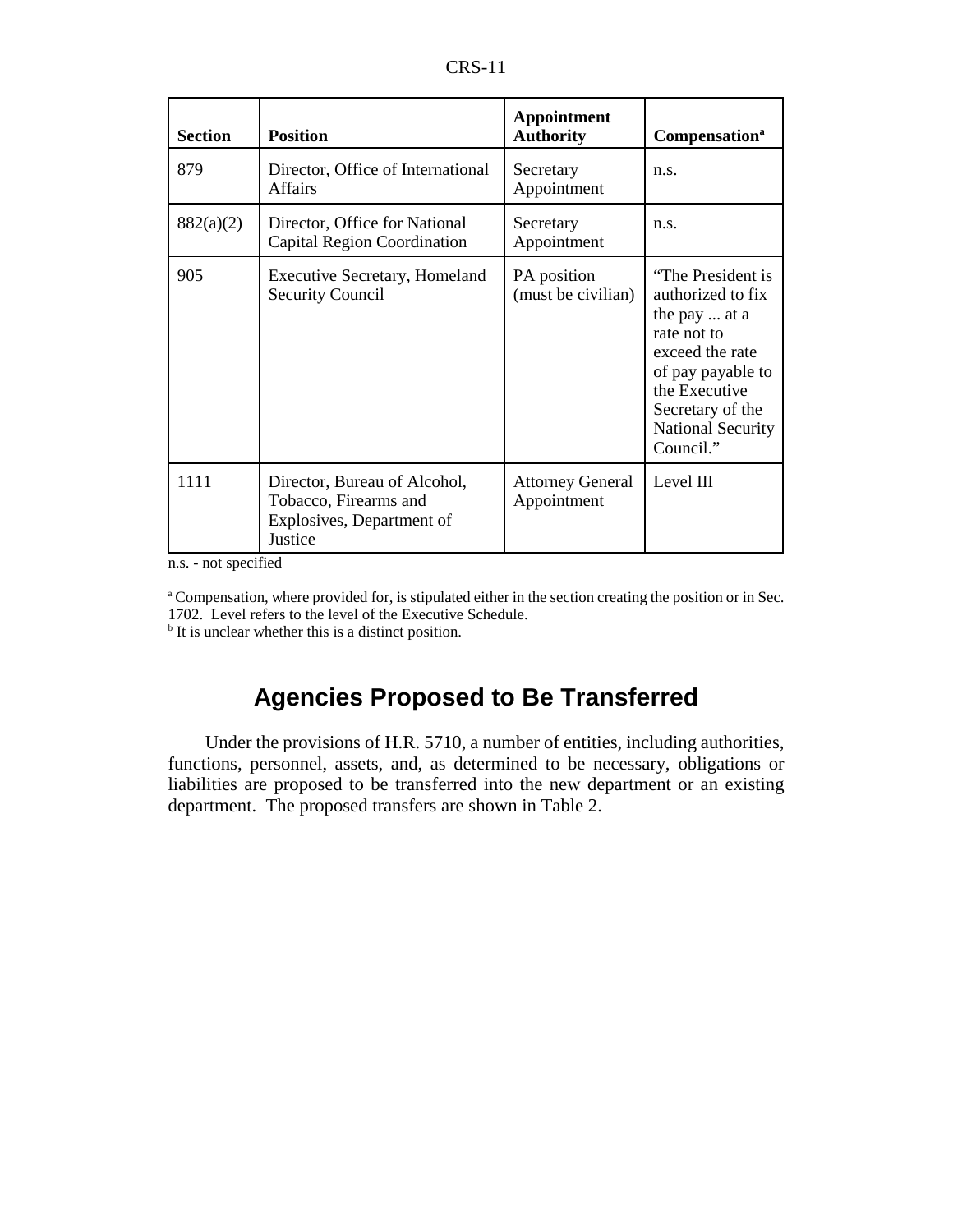| <b>Section</b><br>(H.R. 5710) | <b>Unit or function</b><br>proposed for transfer                                                                                                                                  | <b>Current location</b>                   | <b>Proposed</b><br><b>location</b> <sup>a</sup>                                                                                                                                              |
|-------------------------------|-----------------------------------------------------------------------------------------------------------------------------------------------------------------------------------|-------------------------------------------|----------------------------------------------------------------------------------------------------------------------------------------------------------------------------------------------|
| 201(g)(1)                     | National Infrastructure<br>Protection Center (other<br>than the Computer<br>Investigations and<br><b>Operations Section</b> )                                                     | Federal Bureau of<br>Investigation        | <b>Under Secretary</b><br>for Information<br>Analysis and<br>Infrastructure<br>Protection                                                                                                    |
| 201(g)(2)                     | <b>National Communications</b><br>System                                                                                                                                          | Department of<br>Defense                  | Directorate for<br>Information<br>Analysis and<br>Infrastructure<br>Protection                                                                                                               |
| 201(g)(3)                     | <b>Critical Infrastructure</b><br><b>Assurance Office</b>                                                                                                                         | Department of<br>Commerce                 | Directorate for<br>Information<br>Analysis and<br>Infrastructure<br>Protection                                                                                                               |
| 201(g)(4)                     | National Infrastructure<br>Simulation and Analysis<br>Center and the energy<br>security and assurance and<br>activities of the<br>department                                      | Department of<br>Energy                   | Directorate for<br>Information<br>Analysis and<br>Infrastructure<br>Protection                                                                                                               |
| 201(g)(5)                     | <b>Federal Computer</b><br><b>Incident Response Center</b>                                                                                                                        | <b>General Services</b><br>Administration | Directorate for<br>Information<br>Analysis and<br>Infrastructure<br>Protection                                                                                                               |
| 303(1)(A)                     | Chemical and biological<br>national security and<br>supporting programs and<br>activities of the non-<br>proliferation and<br>verification research and<br>development program    | Department of<br>Energy                   | Directorate for<br>Science and<br>Technology                                                                                                                                                 |
| 303(1)(B)                     | Nuclear smuggling<br>programs and activities<br>within the proliferation<br>detection program of the<br>non-proliferation and<br>verification research and<br>development program | Department of<br>Energy                   | Directorate for<br>Science and<br>Technology (May<br>be designated by<br>the President to be<br>transferred or to be<br>jointly operated by<br>the secretaries of<br>the two<br>departments) |

## **Table 2. Entities and Functions That Would Be Transferred or Abolished by H.R. 5710**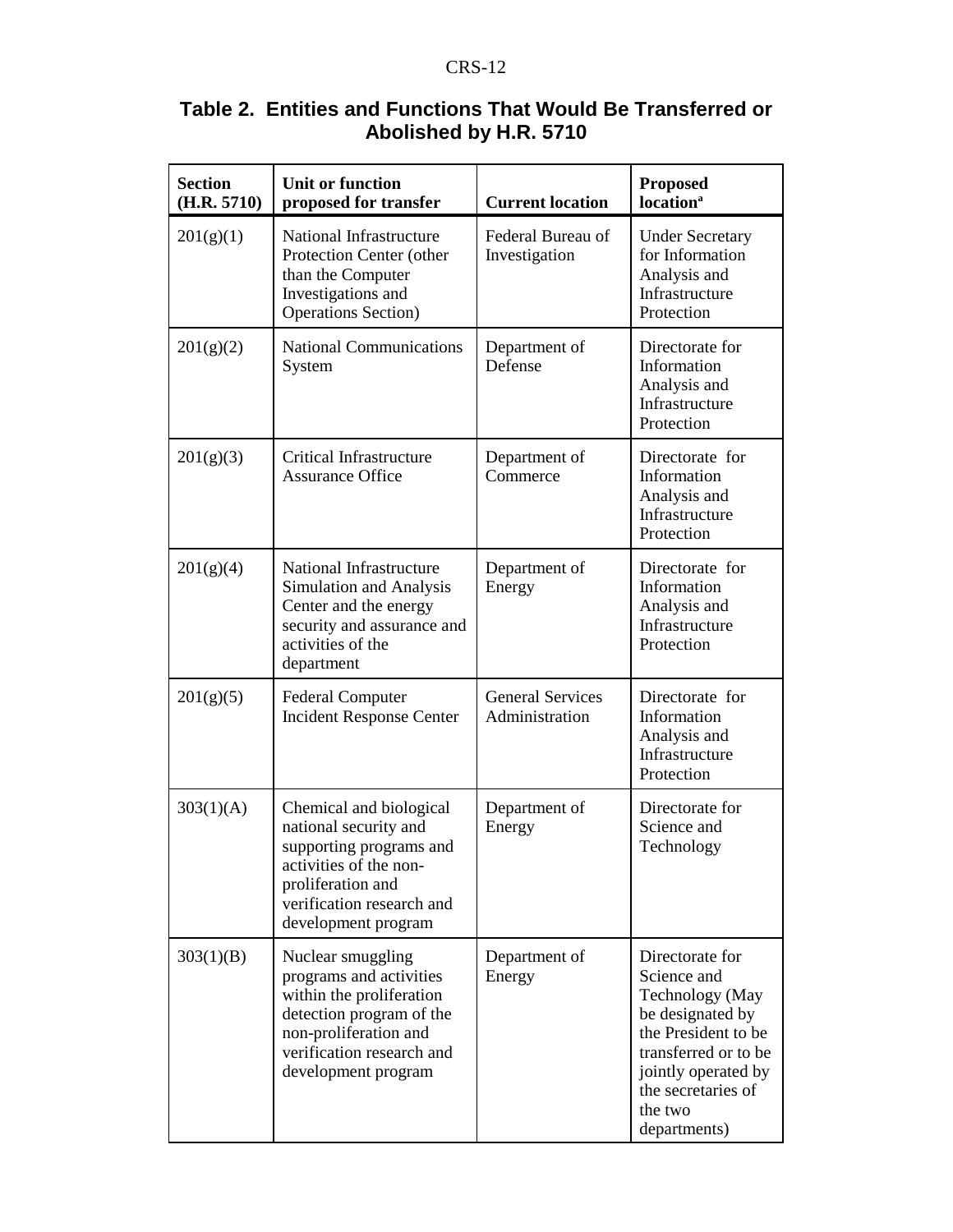|--|--|

| <b>Section</b><br>(H.R. 5710)                     | <b>Unit or function</b><br>proposed for transfer                                                                                                                                    | <b>Current location</b>                   | <b>Proposed</b><br>location <sup>a</sup>                    |
|---------------------------------------------------|-------------------------------------------------------------------------------------------------------------------------------------------------------------------------------------|-------------------------------------------|-------------------------------------------------------------|
| 303(1)(C)                                         | Nuclear assessment<br>program and activities of<br>the assessment, detection,<br>and cooperation program<br>of the international<br>materials protection and<br>cooperation program | Department of<br>Energy                   | Directorate for<br>Science and<br>Technology                |
| 303(1)(D)                                         | As designated by the<br>President, life sciences<br>activities of the biological<br>and environmental<br>research program related<br>to microbial pathogens                         | Department of<br>Energy                   | Directorate for<br>Science and<br>Technology                |
| 303(1)(E)                                         | Environmental<br><b>Measurements Laboratory</b>                                                                                                                                     | Department of<br>Energy                   | Directorate for<br>Science and<br>Technology                |
| 303(1)(F)                                         | Advanced scientific<br>computing research<br>program and activities at<br>Lawrence Livermore<br>National Laboratory                                                                 | Department of<br>Energy                   | Directorate for<br>Science and<br>Technology                |
| 303(2)                                            | National Bio-Weapons<br>Defense Analysis Center <sup>b</sup>                                                                                                                        | Department of<br>Defense                  | Directorate for<br>Science and<br>Technology                |
| $303(3)$ ; see<br>also 310                        | Plum Island Animal<br>Disease Center                                                                                                                                                | Department of<br>Agriculture              | Directorate for<br>Science and<br>Technology                |
| $403(1)$ ; see<br>also Title<br>IV, Subtitle<br>B | <b>United States Customs</b><br>Service                                                                                                                                             | Department of the<br>Treasury             | Directorate for<br>Border and<br>Transportation<br>Security |
| $403(2)$ ; see<br>also 423<br>and 424             | <b>Transportation Security</b><br>Administration                                                                                                                                    | Department of<br>Transportation           | Directorate for<br>Border and<br>Transportation<br>Security |
| 403(3)                                            | <b>Federal Protective Service</b>                                                                                                                                                   | <b>General Services</b><br>Administration | Directorate for<br>Border and<br>Transportation<br>Security |
| $403(4)$ ; see<br>also 884                        | <b>Federal Law Enforcement</b><br><b>Training Center</b>                                                                                                                            | Department of the<br>Treasury             | Directorate for<br>Border and<br>Transportation<br>Security |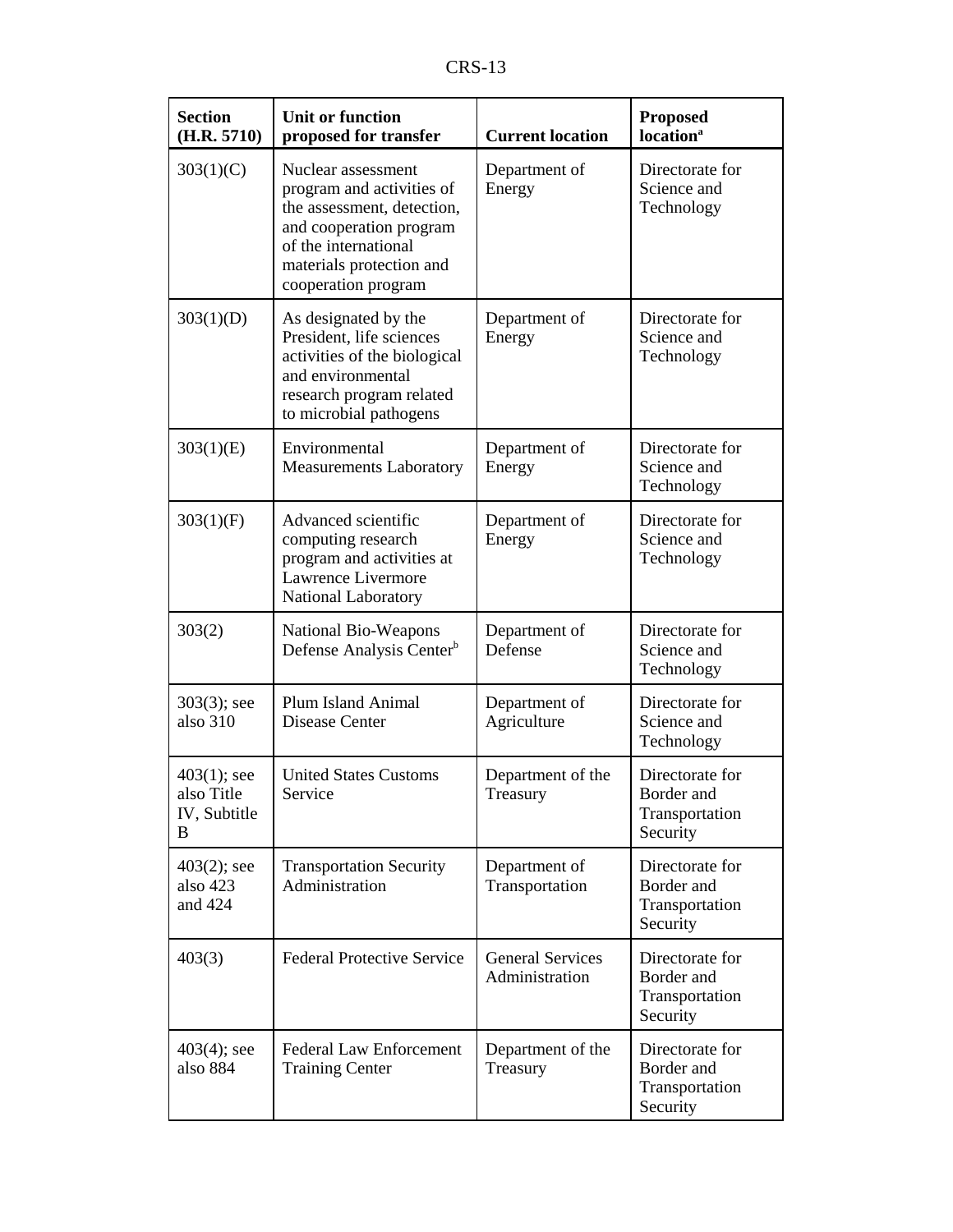|--|

| <b>Section</b><br>(H.R. 5710) | <b>Unit or function</b><br>proposed for transfer                                                                                                                                                                                                                              | <b>Current location</b>                                    | <b>Proposed</b><br>location <sup>a</sup>                    |
|-------------------------------|-------------------------------------------------------------------------------------------------------------------------------------------------------------------------------------------------------------------------------------------------------------------------------|------------------------------------------------------------|-------------------------------------------------------------|
| 403(5)                        | <b>Office for Domestic</b><br>Preparedness                                                                                                                                                                                                                                    | Office of Justice<br>Programs,<br>Department of<br>Justice | Directorate for<br>Border and<br>Transportation<br>Security |
| 421                           | Certain agricultural<br>import and entry<br>inspection functions                                                                                                                                                                                                              | Department of<br>Agriculture                               | Directorate for<br>Border and<br>Transportation<br>Security |
| 426                           | <b>Transportation Security</b><br>Oversight Board                                                                                                                                                                                                                             | Department of<br>Transportation                            | Directorate for<br>Border and<br>Transportation<br>Security |
| 441(1)                        | Border Patrol program                                                                                                                                                                                                                                                         | Immigration and<br>Naturalization<br>Service               | Directorate for<br>Border and<br>Transportation<br>Security |
| 441(2)                        | Detention and removal<br>program                                                                                                                                                                                                                                              | Immigration and<br>Naturalization<br>Service               | Directorate for<br>Border and<br>Transportation<br>Security |
| 441(3)                        | Intelligence program                                                                                                                                                                                                                                                          | Immigration and<br>Naturalization<br>Service               | Directorate for<br>Border and<br>Transportation<br>Security |
| 441(4)                        | Investigations program                                                                                                                                                                                                                                                        | Immigration and<br>Naturalization<br>Service               | Directorate for<br>Border and<br>Transportation<br>Security |
| 441(5)                        | Inspections program                                                                                                                                                                                                                                                           | Immigration and<br>Naturalization<br>Service               | Directorate for<br>Border and<br>Transportation<br>Security |
| 451(b)                        | Adjudications of<br>immigrant visa petitions,<br>naturalization petitions,<br>and asylum and refugee<br>applications.<br>Adjudications performed<br>at service centers and all<br>other adjudications<br>performed by the<br>Immigration and<br><b>Naturalization Service</b> | Immigration and<br>Naturalization<br>Service               | Bureau of<br>Citizenship and<br>Immigration<br>Services     |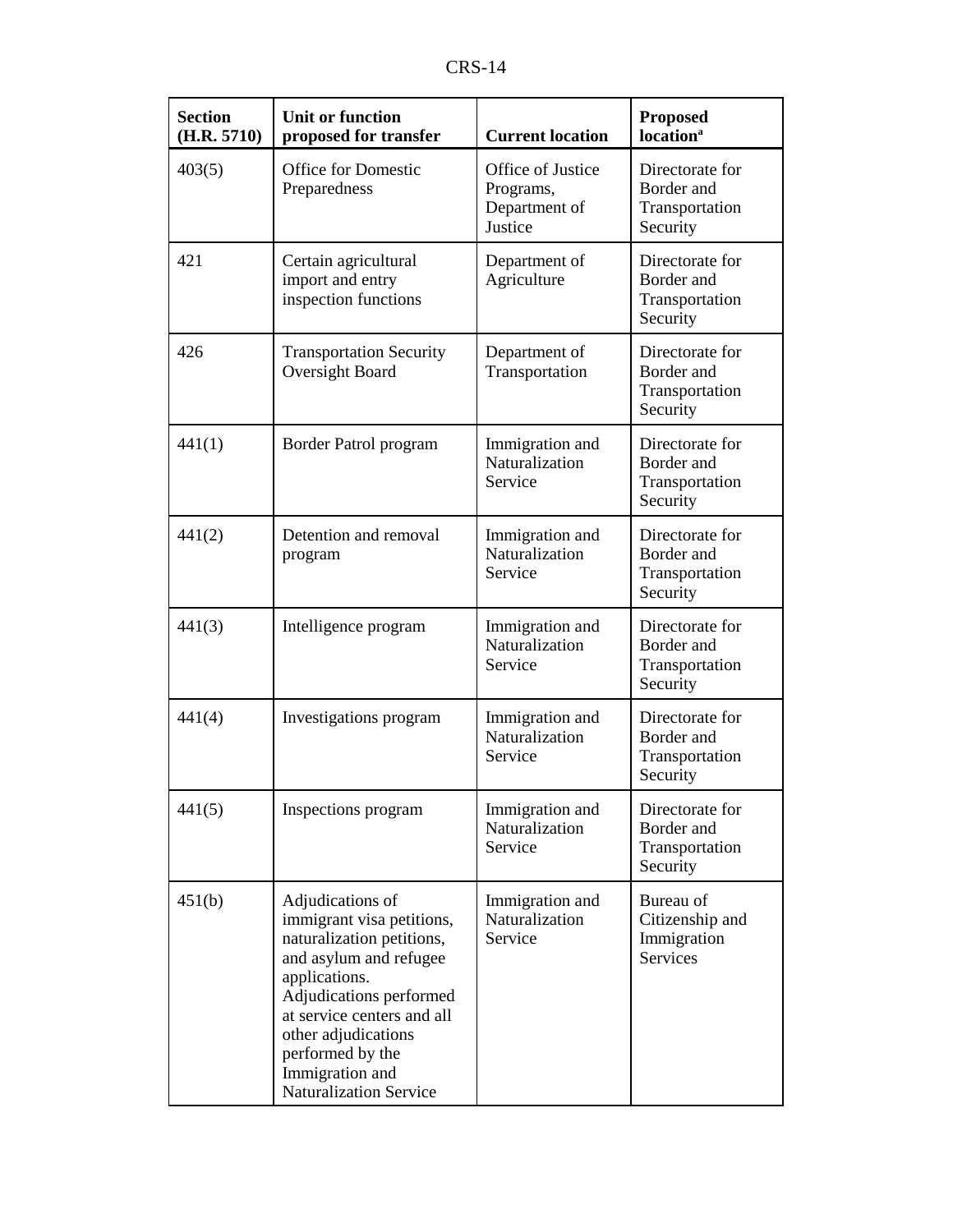| <b>Section</b><br>(H.R. 5710) | <b>Unit or function</b><br>proposed for transfer                                                                                                                                             | <b>Current location</b>                                                                    | <b>Proposed</b><br><b>location</b> <sup>a</sup>                                     |
|-------------------------------|----------------------------------------------------------------------------------------------------------------------------------------------------------------------------------------------|--------------------------------------------------------------------------------------------|-------------------------------------------------------------------------------------|
| 462(a)                        | Functions "with respect to<br>the care of<br>unaccompanied alien<br>children that were vested<br>by stature in, or performed<br>by, the Commissioner of<br>Immigration and<br>Naturalization | Immigration and<br>Naturalization<br>Service                                               | Office of Refugee<br>Resettlement,<br>Department of<br>Health and Human<br>Services |
| 471(a)                        | Immigration and Naturalization Service abolished                                                                                                                                             |                                                                                            |                                                                                     |
| 503(1)                        | <b>Federal Emergency</b><br><b>Management Agency</b>                                                                                                                                         | Independent<br>Agency                                                                      | Directorate of<br>Emergency<br>Preparedness and<br>Response                         |
| 503(2)                        | <b>Integrated Hazard</b><br><b>Information System</b>                                                                                                                                        | <b>National Oceanic</b><br>and Atmospheric<br>Administration,<br>Department of<br>Commerce | Directorate of<br>Emergency<br>Preparedness and<br>Response                         |
| 503(3)                        | <b>National Domestic</b><br>Preparedness Office                                                                                                                                              | Federal Bureau of<br>Investigation                                                         | Directorate of<br>Emergency<br>Preparedness and<br>Response                         |
| 503(4)                        | Domestic Emergency<br><b>Support Teams</b>                                                                                                                                                   | Department of<br>Justice                                                                   | Directorate of<br>Emergency<br>Preparedness and<br>Response                         |
| 503(5)                        | Office of Emergency<br>Preparedness                                                                                                                                                          | Department of<br>Health and Human<br>Services                                              | Directorate of<br>Emergency<br>Preparedness and<br>Response                         |
| 503(5)                        | <b>National Disaster Medical</b><br>System                                                                                                                                                   | Department of<br><b>Health and Human</b><br><b>Services</b>                                | Directorate of<br>Emergency<br>Preparedness and<br>Response                         |
| 503(5)                        | Metropolitan Medical<br><b>Response System</b>                                                                                                                                               | Department of<br><b>Health and Human</b><br><b>Services</b>                                | Directorate of<br>Emergency<br>Preparedness and<br>Response                         |
| 503(6)                        | <b>Strategic National</b><br>Stockpile                                                                                                                                                       | Department of<br>Health and Human<br>Services                                              | Directorate of<br>Emergency<br>Preparedness and<br>Response                         |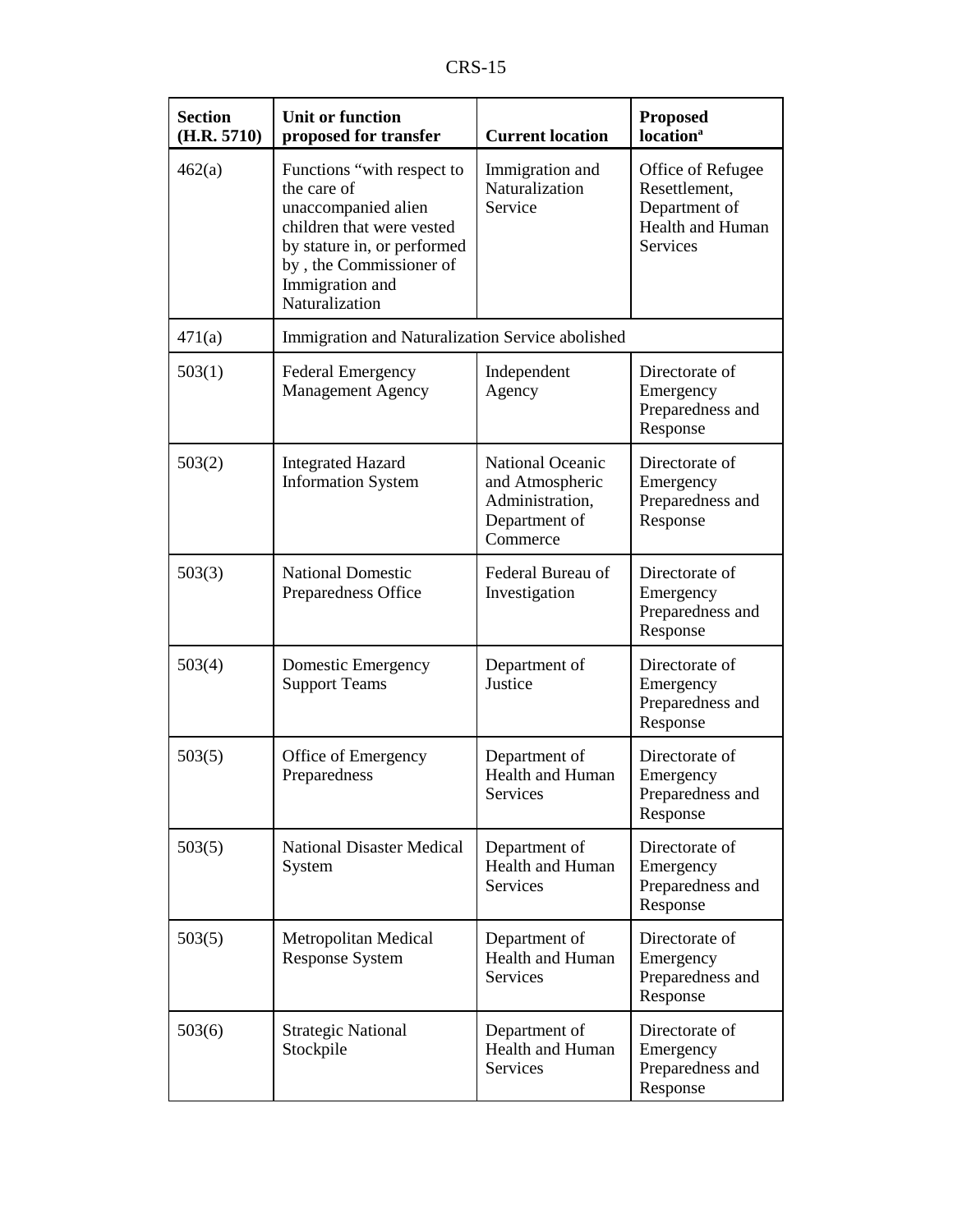| <b>Section</b><br>(H.R. 5710) | <b>Unit or function</b><br>proposed for transfer                                                                        | <b>Current location</b>                                                                                                                                                                                                                                                                                                                      | <b>Proposed</b><br><b>location</b> <sup>a</sup>                                      |
|-------------------------------|-------------------------------------------------------------------------------------------------------------------------|----------------------------------------------------------------------------------------------------------------------------------------------------------------------------------------------------------------------------------------------------------------------------------------------------------------------------------------------|--------------------------------------------------------------------------------------|
| 504                           | Nuclear Incident<br><b>Response Team</b>                                                                                | Operates as an organizational unit of the<br>department at the direction of the<br>Secretary in the event of an actual or<br>threatened terrorist attack, major disaster,<br>or other emergency in the U.S.<br>Otherwise, under the purview of the<br>Secretary of Energy and the<br>Administrator of the Environmental<br>Protection Agency |                                                                                      |
| 701(b)(2)                     | Functions performed in<br>the Statistics Branch<br>pertaining to the programs<br>transferred by Sections<br>441 and 451 | Statistics Branch,<br>Office of Policy<br>and Planning,<br>Immigration and<br>Naturalization<br>Service                                                                                                                                                                                                                                      | Directorate for<br>Management                                                        |
| 821                           | <b>United States Secret</b><br>Service                                                                                  | Department of the<br>Treasury                                                                                                                                                                                                                                                                                                                | Department of<br>Homeland<br>Security; to be<br>maintained as a<br>"distinct entity" |
| 888                           | <b>United States Coast Guard</b>                                                                                        | Department of<br>Transportation                                                                                                                                                                                                                                                                                                              | Department of<br>Homeland<br>Security; to be<br>maintained as a<br>"distinct entity" |
| 1111(c)                       | Many functions of the<br>Bureau of Alcohol,<br>Tobacco and Firearms <sup>c</sup>                                        | Department of the<br>Treasury                                                                                                                                                                                                                                                                                                                | Department of<br>Justice; to be<br>maintained as a<br>"distinct entity"              |

<sup>a</sup> For the purposes of this table, it is assumed that the unit or function would be transferred to the directorate that would be created under the same title in which the transferring provision is located, unless the provision specifies otherwise.

<sup>b</sup> The National Bio-Weapons Defense Analysis Center is established in the Department of Defense by Sec. 1708, and it is transferred from Defense to the new department by Sec. 303(2).

 $c$  The transfer, in Sec. 1111(c) of many functions of the Bureau of Alcohol, Tobacco, and Firearms from the Department of the Treasury to the Department of Justice would occur in conjunction with the establishment, in Sec. 1111(a), of the Bureau of Alcohol Tobacco, Firearms, and Explosives in the Department of Justice.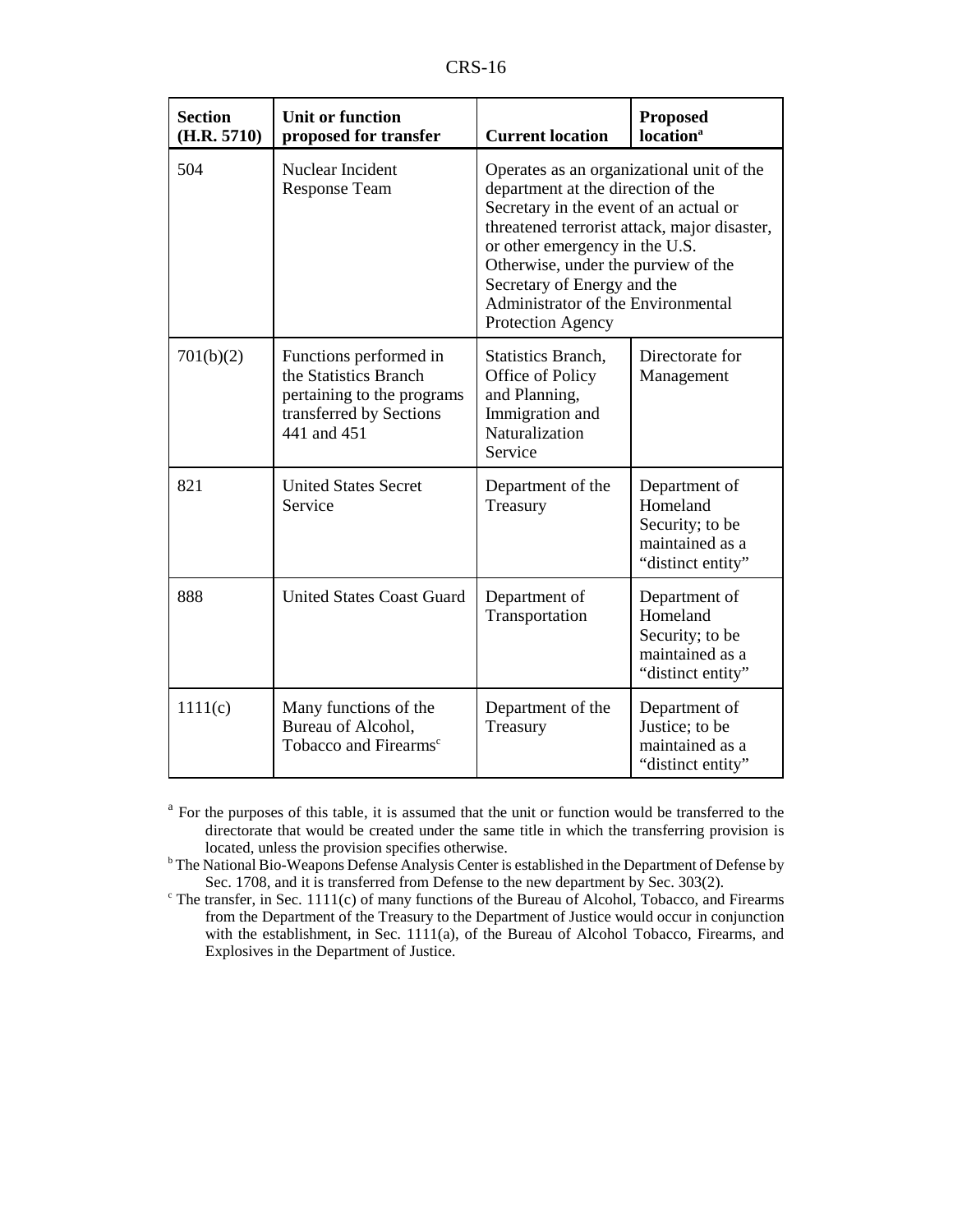#### CRS-17

# **New Units Proposed**

Under H.R. 5710, new organizational entities would be established, both within and outside the new department. The proposed new units are identified in Table 3.

| <b>Section</b><br>(H.R. 5710) | <b>Proposed unit</b>                                                  | <b>Proposed location</b>                                                                                  |
|-------------------------------|-----------------------------------------------------------------------|-----------------------------------------------------------------------------------------------------------|
| 231                           | Office of Science and Technology <sup>b</sup>                         | National Institute of Justice,<br>Department of Justice                                                   |
| 307(b)(1)                     | <b>Homeland Security Advanced</b><br><b>Research Projects Agency</b>  | Director reports to the Under<br>Secretary for Science and<br>Technology                                  |
| 309(g)                        | <b>Office for National Laboratories</b>                               | Directorate of Science and<br>Technology                                                                  |
| 311                           | Homeland Security Science and<br><b>Technology Advisory Committee</b> | Department of Homeland<br>Security; members appointed<br>by Under Secretary for Science<br>and Technology |
| 312                           | Homeland Security Institute                                           | Administered as a "separate"<br>entity by the Secretary of<br><b>Homeland Security</b>                    |
| 313                           | Technology clearinghouse program                                      | Established by the Secretary<br>acting through the Under<br>Secretary for Science and<br>Technology       |
| 430                           | <b>Office for Domestic Preparedness</b>                               | Directorate of Border and<br><b>Transportation Security</b>                                               |
| 442                           | <b>Bureau of Border Security</b>                                      | Head of bureau to report<br>directly to Under Secretary for<br>Border and Transportation<br>Security      |
| 451                           | Bureau of Citizenship and<br><b>Immigration Services</b>              | Head of bureau to report<br>directly to Deputy Secretary of<br><b>Homeland Security</b>                   |
| 451(f)                        | Office of Citizenship                                                 | Bureau of Citizenship and<br><b>Immigration Services</b>                                                  |
| 452                           | Citizenship and Immigration<br>Services Ombudsman                     | Ombudsman to report directly<br>to the Deputy Secretary                                                   |
| 461(c)                        | <b>Technology Advisory Committee</b>                                  | To assist the Secretary                                                                                   |

Table 3. New Entities That Would Be Created by H.R. 5710<sup>a</sup>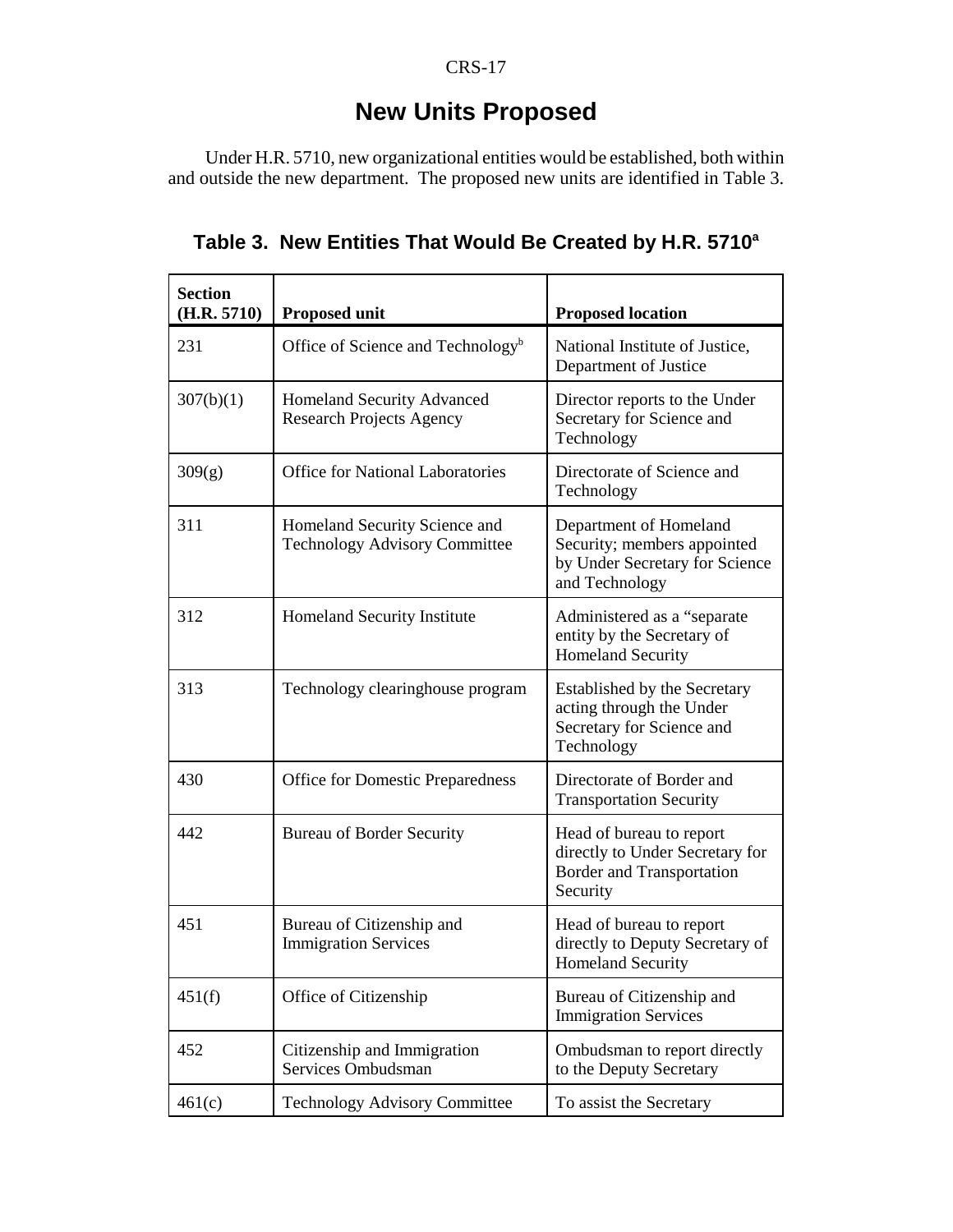| <b>Section</b><br>(H.R. 5710) | <b>Proposed unit</b>                                                 | <b>Proposed location</b>                                                          |
|-------------------------------|----------------------------------------------------------------------|-----------------------------------------------------------------------------------|
| 801                           | Office for State and Local<br>Government Coordination                | Office of the Secretary of<br><b>Homeland Security</b>                            |
| 879                           | Office of International Affairs                                      | Office of the Secretary of<br><b>Homeland Security</b>                            |
| 882                           | <b>Office for National Capital Region</b><br>Coordination            | Office of the Secretary of<br><b>Homeland Security</b>                            |
| 885                           | Joint Interagency Homeland<br><b>Security Task Force</b>             | Established and operated by the<br>Secretary of Homeland<br>Security              |
| 901                           | <b>National Homeland Security</b><br>Council                         | Executive Office of the<br>President                                              |
| 1111(a)                       | Bureau of Alcohol, Tobacco,<br>Firearms, and Explosives <sup>c</sup> | Department of Justice                                                             |
| 1111(d)                       | Tax and Trade Bureau                                                 | Department of the Treasury                                                        |
| 1114                          | <b>Explosives Training and Research</b><br>Facility                  | Bureau of Alcohol, Tobacco,<br>Firearms, and Explosives,<br>Department of Justice |
| 1303                          | <b>Chief Human Capital Officers</b><br>Council                       | Chaired by the Director of the<br>Office of Personnel<br>Management               |
| 1708                          | National Bio-Weapons Defense<br>Analysis Center <sup>d</sup>         | Department of Defense                                                             |

<sup>a</sup> This table does not include the directorates created in the proposed department

<sup>d</sup> The National Bio-Weapons Defense Analysis Center is established in the Department of Defense by Sec. 1708, and it is transferred from Defense to the new department by Sec. 303(2).

<sup>&</sup>lt;sup>b</sup> The Office of Science and Technology would be established in the National Institute of Justice by Sec. 231. Sec. 234 is entitled "Abolishment of Office of Science and Technology of National Institute of Justice; Transfer of Functions." Despite the title, it does not appear to abolish the office created by Sec. 231. It does, however, provide for the transfer of functions to the office.

 $\textdegree$  The establishment, in Sec. 1111(a), of the Bureau of Alcohol Tobacco, Firearms, and Explosives in the Department of Justice would occur in conjunction with transfer, in Sec. 1111(c) of many functions of the Bureau of Alcohol, Tobacco, and Firearms from the Department of the Treasury to the Department of Justice.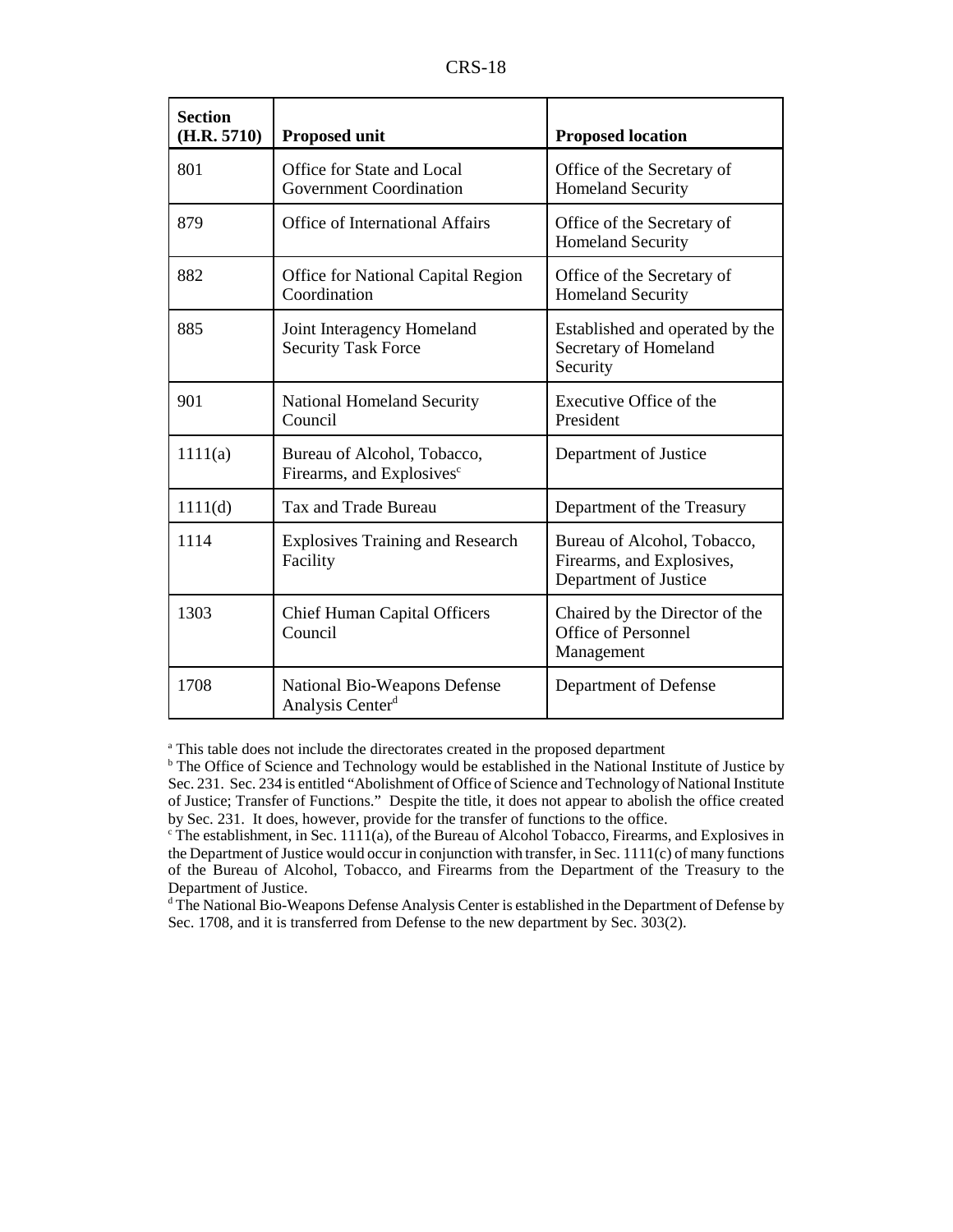## **Cross-Agency Provisions**

The proposal would establish chief human capital officers, to be appointed by the head of each agency, in every agency in which there is a chief financial officer.<sup>45</sup> The proposal does not provide for the compensation of these officers. The bill also would establish a Chief Human Capital Officers Council comprising the Director of the Office of Personnel Management (OPM) (chair), the Deputy Director for Management of the Office of Management and Budget (OMB) (vice-chair), the chief human capital officers of the executive departments, and other individuals as designated by the OPM Director.<sup>46</sup>

# **Transitional Provisions**

H.R. 5710 includes several provisions regarding the transition of current officials and their functions to the new agency.

**Assistance to the Secretary.** The bill would direct current officials "having authority over or functions relating to" an agency being transferred to provide assistance to the new Secretary, as he or she requests.47

**Acting Officials.** In order to temporarily fill PAS positions while awaiting confirmation, the President would be able to "designate any officer whose appointment was required to be made by and with such advice and consent and who was such an officer immediately before the [Act's] effective date (and who continues in office) or immediately before such designation, to act in such office until the same is filled as provided" in the Act. Such acting officers would be compensated at the higher of two rates: the one they were paid in their original position or the rate for the position they are filling temporarily.<sup>48</sup> This provision would allow for indefinite temporary appointments and would give the President greater temporary appointment power than he now has under the Vacancies Act.<sup>49</sup>

**Reconfirmation of Present Office Holders.** H.R. 5710 would provide that reconfirmation by the Senate would not be required by the Act for "any officer whose agency is transferred to the Department pursuant to this Act and whose duties following such transfer are germane to those performed before such transfer."50 This language is in the context of providing the authority for acting officials, and it is unclear whether or not it would apply to permanent appointments.

<sup>45</sup>H.R. 5710, Sec. 1302.

<sup>46</sup>H.R. 5710, Sec. 1303.

 $^{47}$ H.R. 5710, Sec. 1511(a).

 $^{48}$ H.R. 5710, Sec. 1511(c)(1).

<sup>49</sup>For more information on the Vacancies Act, see CRS Report 98-892, *The New Vacancies Act: Congress Acts to Protect the Senate's Confirmation Prerogative*, by Morton Rosenberg.

 $^{50}$ H.R. 5710, Sec. 1511(c)(2).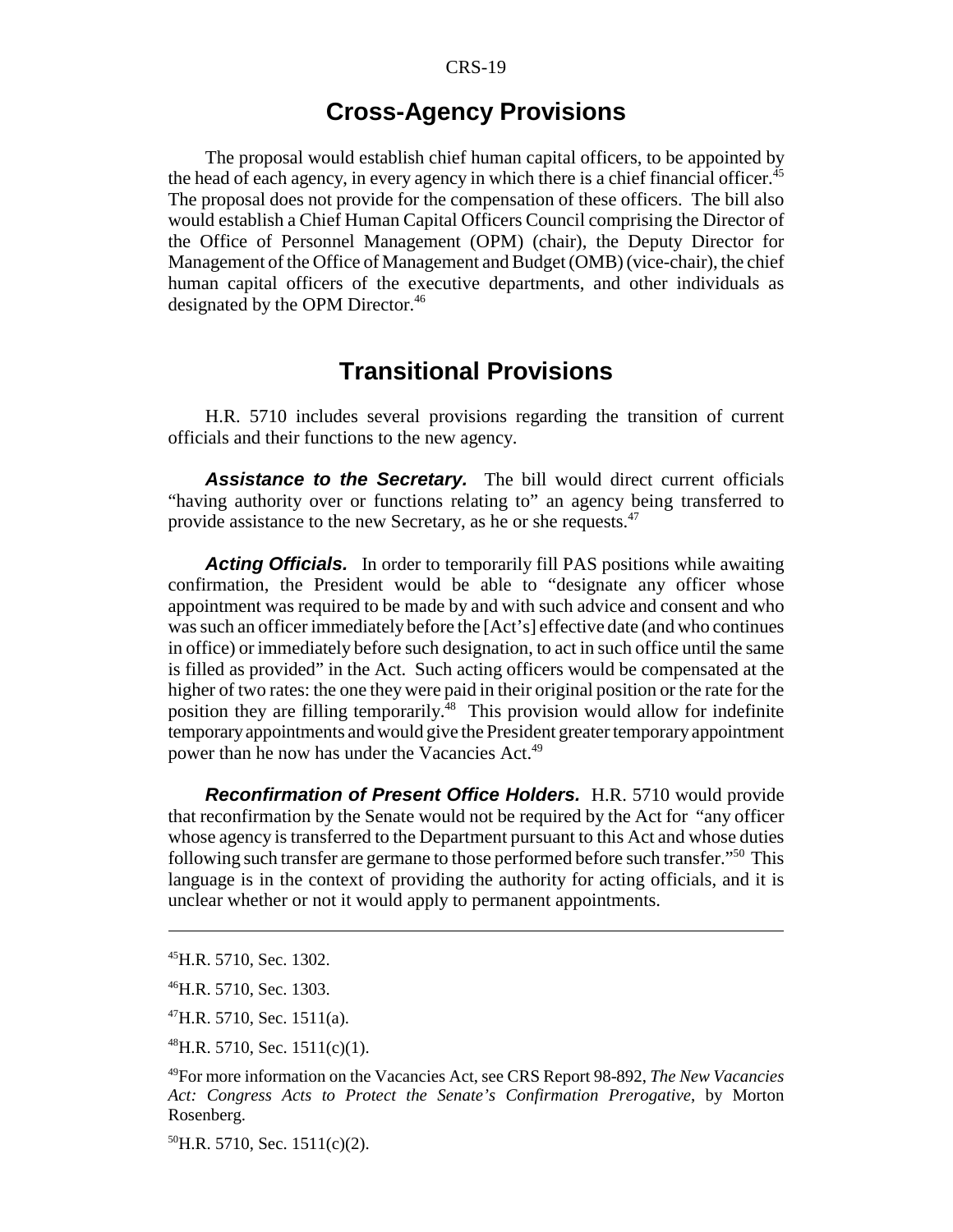**Termination of Positions Not Transferred.** Regarding the disposition of top leadership positions that are not specifically transferred with their agency or office, H.R. 5710 would provide that

Except as otherwise provided in this Act, whenever all functions vested by law in any agency have been transferred pursuant to this Act, each position and office the incumbent of which was authorized to receive compensation at the rates prescribed for an office or position at level II, III, IV, or V, of the Executive Schedule, shall terminate. $51$ 

# **Discussion and Options**

The House bill, H.R. 5710, would establish a number of principal officers and other positions for the new department. Congress might consider other options that might serve to strengthen the proposals administratively and address some of the uncertainties identified earlier in this report.

- Option: Assure that each position created or transferred has a clearly identified appointment authority, compensation provision, and organizational context. Congress may wish to more clearly state its intentions in this area.
- Option: Require confirmation for all assistant secretary positions with general areas of responsibility to be identified by the President at the time of each nomination. The Secretary would retain the flexibility within those areas.
- Option: Consider whether as many as 12 assistant secretaries are needed. Congress may explore the responsibilities and rationale for these positions. It could create any number of assistant secretary positions, subject to confirmation and paid at Executive Schedule rates. It could allow the Secretary to name deputy assistant secretaries to be among the noncareer SES personnel in the department. This might be a means to avoid the inconsistencies of appointment status, to avoid having presidential appointees in the executive departments, and to work within the existing appointments framework.
- Option: Establish the department CFO as a PAS position.
- Option: Establish the CIO position in conformity with 44 U.S.C. 3506 to maintain uniformity among these position across the departments and within the CIO Council.
- Option: Change the temporary appointment provision to be consistent with the Vacancies Act. This might provide the President with flexibility during the transition period while protecting the Senate's prerogative.

 $^{51}$ H.R. 5710, Sec. 1513.